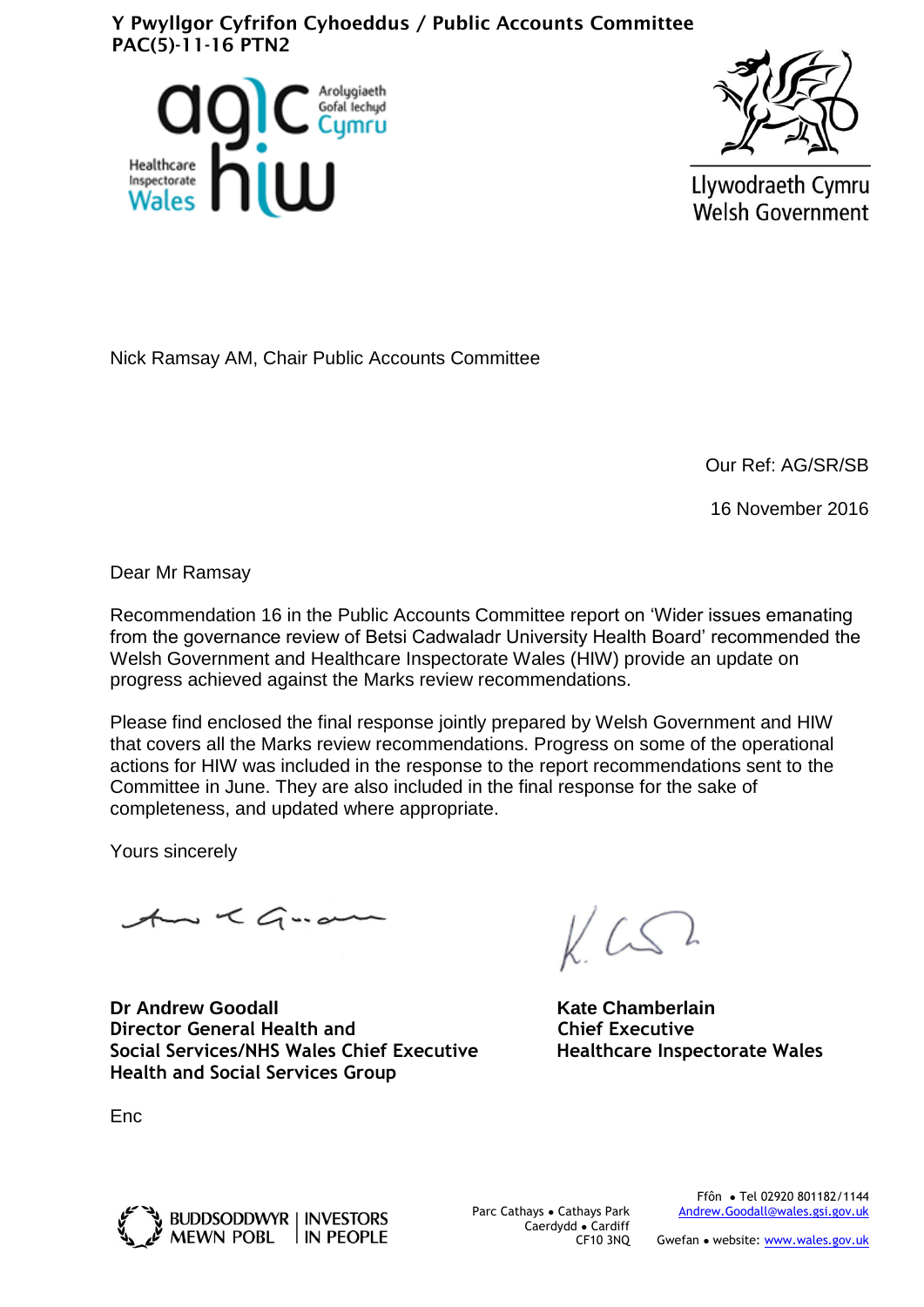## **Public Accounts Committee Report on wider issues emanating from governance review of BCU**

## **Final Response for PAC on Recommendation 16:**

The Committee recommends that Healthcare Inspectorate Wales and the Welsh Government provide an update on progress achieved against the Marks review recommendations, including the identification and delivery of any immediate and more straightforward priorities by March 2016.

This final response has been prepared jointly by the Welsh Government and Healthcare Inspectorate Wales (HIW) and covers all of the Marks review recommendations. Some of the operational actions for HIW have been reported to the PAC previously but are included below for the sake of completeness, and updated where appropriate. Where further work is required, this is indicated and will be taken forward separately.

| <b>No</b>     | <b>Marks Review Recommendation</b>                                | <b>Progress</b> | Commentary                                     |
|---------------|-------------------------------------------------------------------|-----------------|------------------------------------------------|
|               | The Welsh Government should ensure the new NHS Health             | Accepted and    | The Health and Care Standards published in     |
|               | Standards include a requirement for NHS Wales to take             | implemented     | April 2015 establish a basis for improving the |
|               | actions which will result in the most efficient and best services |                 | quality and safety of healthcare services by   |
|               | being delivered to patients and service users.                    |                 | providing a framework which can be used in     |
|               |                                                                   |                 | identifying strengths and highlighting areas   |
|               |                                                                   |                 | for improvement.                               |
|               | Where appropriate, HIW and the WAO should jointly                 |                 |                                                |
|               | scrutinise the governance and leadership of health bodies, in     | Accepted and    | HIW has introduced a process of annual         |
|               | particular measuring the extent to which their activities are     | implemented     | reporting to health bodies which draws         |
|               | driven by the goal of continuously improving services and         |                 | together their findings and provides feedback  |
|               | aspiring to achieve world-class standards.                        |                 | on governance and assurance arrangements.      |
| $\mathcal{P}$ | HIW should continue to share information and coordinate           | Accepted and    | HIW works closely to share information and     |
|               | inspections and reviews with the WAO, Community Health            | implemented     | co-ordinate activity with Wales Audit Office,  |
|               | Councils, professional regulators and Medical Royal Colleges      |                 | Community Health Councils (CHC), other         |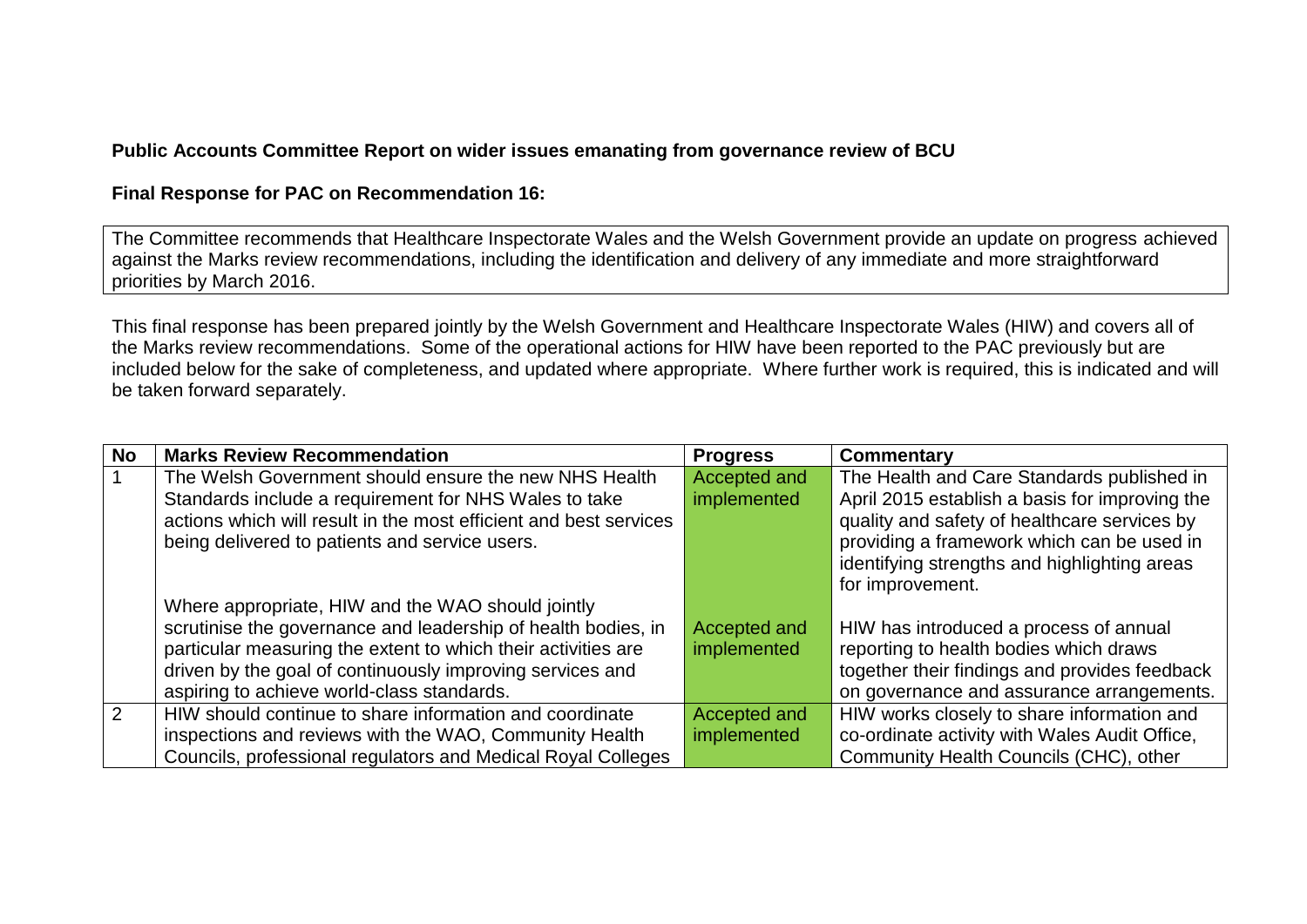| <b>No</b> | <b>Marks Review Recommendation</b>                                                                                                                                                                                                     | <b>Progress</b>             | Commentary                                                                                                                                                                                                                                                                                                                                     |
|-----------|----------------------------------------------------------------------------------------------------------------------------------------------------------------------------------------------------------------------------------------|-----------------------------|------------------------------------------------------------------------------------------------------------------------------------------------------------------------------------------------------------------------------------------------------------------------------------------------------------------------------------------------|
|           | in order to avoid duplication and enhance the impact of their<br>activities.                                                                                                                                                           |                             | professional regulators and the Medical Royal<br>Colleges through a variety of mechanisms<br>including                                                                                                                                                                                                                                         |
|           |                                                                                                                                                                                                                                        |                             | <b>Inspection Wales Programme</b><br>Concordat Forum of bodies involved in<br>$\bullet$<br>the regulation of health and social care<br>Summits of bodies involved in the<br>$\bullet$<br>scrutiny and assurance of healthcare<br>Regular bi-lateral meetings<br>The CHC and Academy of Medical Royal<br>Colleges are also represented on HIW's |
|           |                                                                                                                                                                                                                                        |                             | Advisory Board.                                                                                                                                                                                                                                                                                                                                |
| 3         | HIW should publicise its equality and human rights approach<br>to its inspection activities and protect and promote the<br>interests of people from diverse backgrounds and those who<br>are often marginalised and socially excluded. | Accepted and<br>implemented | HIW already takes equality and human rights<br>into account in its work and will consider what<br>else it can do to publicise its approach.<br>HIW's inspection methodology looks directly<br>at the way in which people experience<br>services through the eyes of patients and<br>relatives.                                                 |
|           |                                                                                                                                                                                                                                        |                             | HIW prioritises work, in part, on the<br>vulnerability of the individuals receiving care<br>and have specific responsibilities in this<br>regard relating to mental health. HIW is also a<br>member of the National Preventative<br>Mechanism which is made up of 20 bodies                                                                    |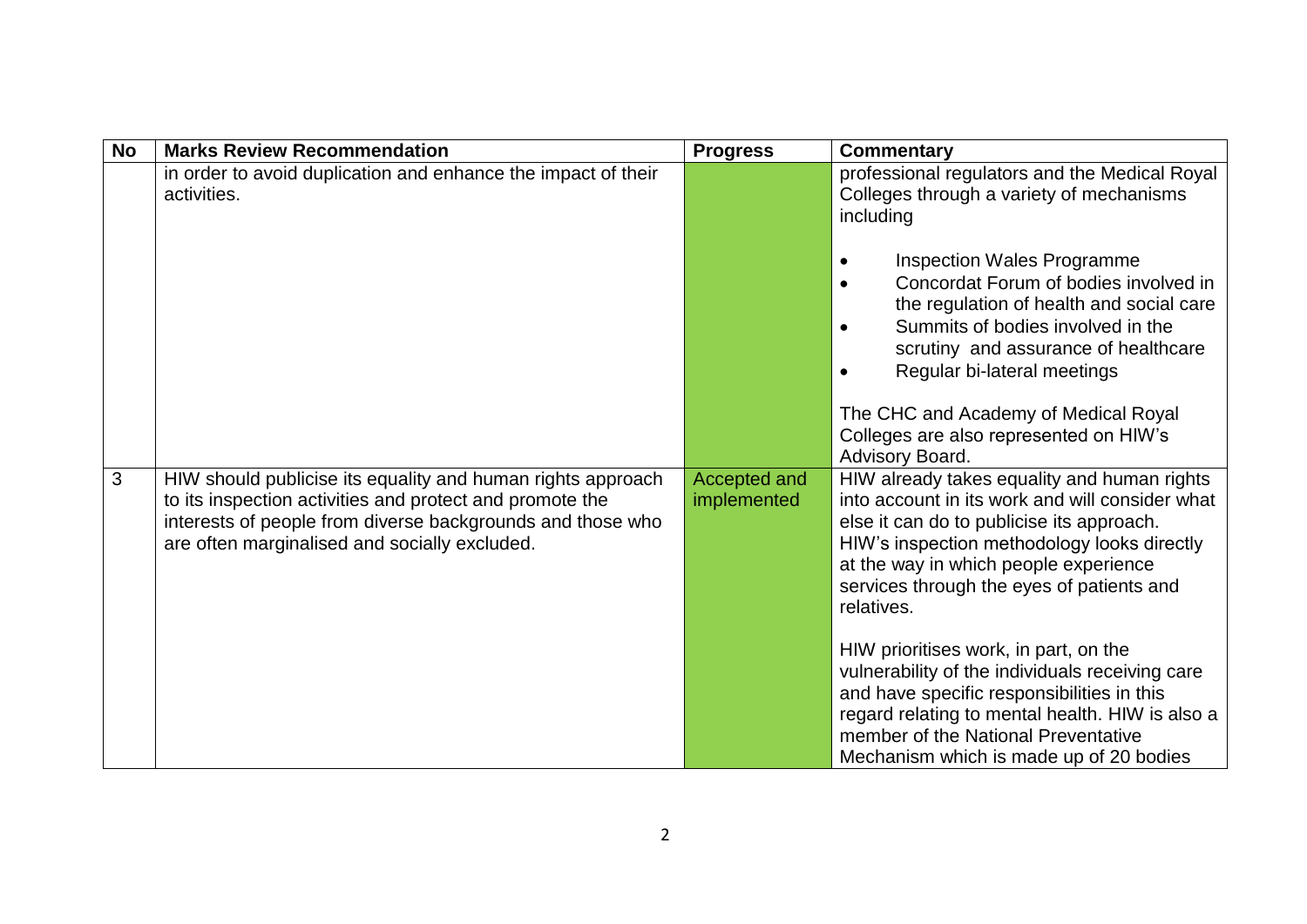| <b>No</b>      | <b>Marks Review Recommendation</b>                                                                                                                                                                 | <b>Progress</b>                    | <b>Commentary</b>                                                                                                                                                                                                                                                                                  |
|----------------|----------------------------------------------------------------------------------------------------------------------------------------------------------------------------------------------------|------------------------------------|----------------------------------------------------------------------------------------------------------------------------------------------------------------------------------------------------------------------------------------------------------------------------------------------------|
|                |                                                                                                                                                                                                    |                                    | which monitor places of detention across<br>Scotland, England, Wales and Northern<br>Ireland. This includes police custody, prisons,<br>court custody, immigration and military<br>detention, secure children's homes, and<br>places where people are detained under<br>mental health legislation. |
|                |                                                                                                                                                                                                    |                                    | The HIW Director of Strategy and<br>Development also sits on the Advisory Board<br>for the NHS CEHR.                                                                                                                                                                                               |
| $\overline{4}$ | HIW can make a major contribution to the safety and care of<br>patients by holding boards to account for the clinical<br>performance of doctors through the medical revalidation<br>process.       | <b>Accepted and</b><br>implemented | HIW works closely with the General Medical<br>Council through the Concordat Forum, the<br>GMC Advisory Forum for Wales, and regular<br>bilaterals.                                                                                                                                                 |
|                | Therefore it should give high priority to working with the<br>General Medical Council to ensure that Health Board<br>leadership and governance of Responsible Officer<br>Regulations is effective. |                                    | HIW also works with the Revalidation Support<br>Unit of the Wales Deanery in their oversight<br>of the development of the revalidation<br>process.                                                                                                                                                 |
|                |                                                                                                                                                                                                    |                                    | The extent to which revalidation is being<br>properly implemented is an important<br>consideration in HIW's assessment of an<br>organisations governance and assurance<br>processes.                                                                                                               |
| 5              | HIW and the Welsh Government should explore the                                                                                                                                                    | <b>Accepted and</b>                | Wherever possible, the Welsh Government                                                                                                                                                                                                                                                            |
|                | usefulness of audit tools developed by the Royal College of                                                                                                                                        | implemented                        | has incorporated audit tools from a number of                                                                                                                                                                                                                                                      |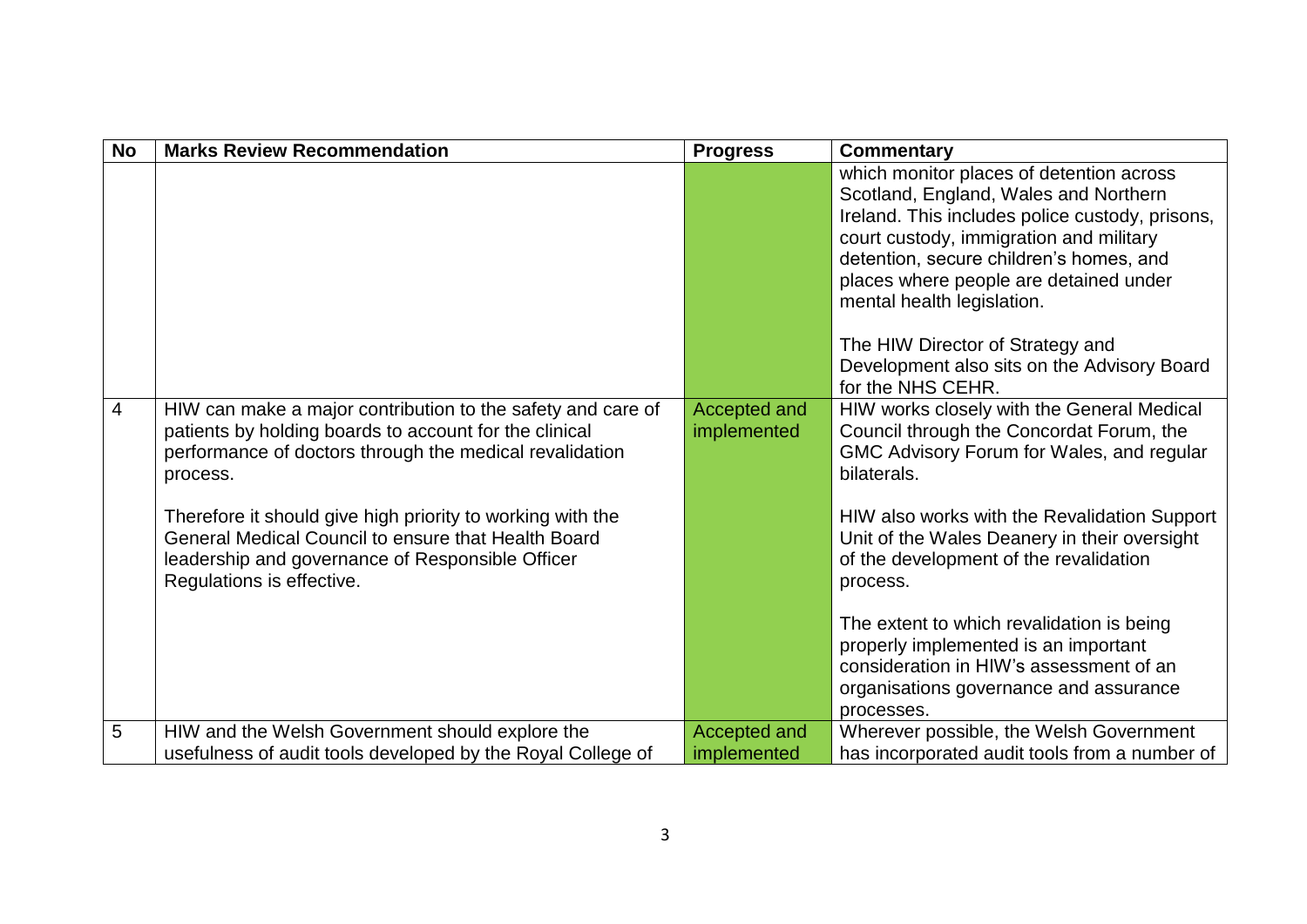| <b>No</b> | <b>Marks Review Recommendation</b>                                                                                                                                                       | <b>Progress</b> | Commentary                                                                                                                                                                                                                                                                                                                                             |
|-----------|------------------------------------------------------------------------------------------------------------------------------------------------------------------------------------------|-----------------|--------------------------------------------------------------------------------------------------------------------------------------------------------------------------------------------------------------------------------------------------------------------------------------------------------------------------------------------------------|
|           | Physicians and consider whether they should be built into the<br>new Health Standards which are being developed; and<br>whether they could contribute to HIW's inspection<br>programmes. |                 | sources within the supporting guidance to the<br><b>Health and Care Standards.</b><br>When developing the methodology for<br>inspections HIW draws on the established<br>professional best practice from a variety of<br>sources and this would include those tools<br>and checklists developed by the Royal<br>Colleges. Representatives of the Royal |
|           |                                                                                                                                                                                          |                 | Colleges are invited to sit on HIW's<br>Stakeholder Reference Groups when new<br>methodologies are being developed and the<br>Academy of Medical Royal Colleges is<br>represented on the HIW Advisory Board.                                                                                                                                           |
| 6         | HIW should develop a proportionate risk-based inspection<br>programme informed by its collation and analysis of<br>intelligence. The inspection programme should include:                |                 | This approach is already in place.                                                                                                                                                                                                                                                                                                                     |
|           | closer working with CHCs will be essential to ensure<br>(i)<br>the best use of information and intelligence at<br>individual ward level or other settings;                               | Accepted        | (i) HIW has an agreed Operating Protocol<br>with the CHCs which was formally<br>exchanged in March 2015. A review of<br>this is now underway.                                                                                                                                                                                                          |
|           | (ii) learning lessons of good practice from the Welsh<br>Government's use of spot-check visits to a substantial<br>number of hospital wards which assessed the safety                    | Accepted        | (ii) HIW liaised closely with the original spot<br>check programme and a number of the<br>reviewers have now joined HIW's external                                                                                                                                                                                                                     |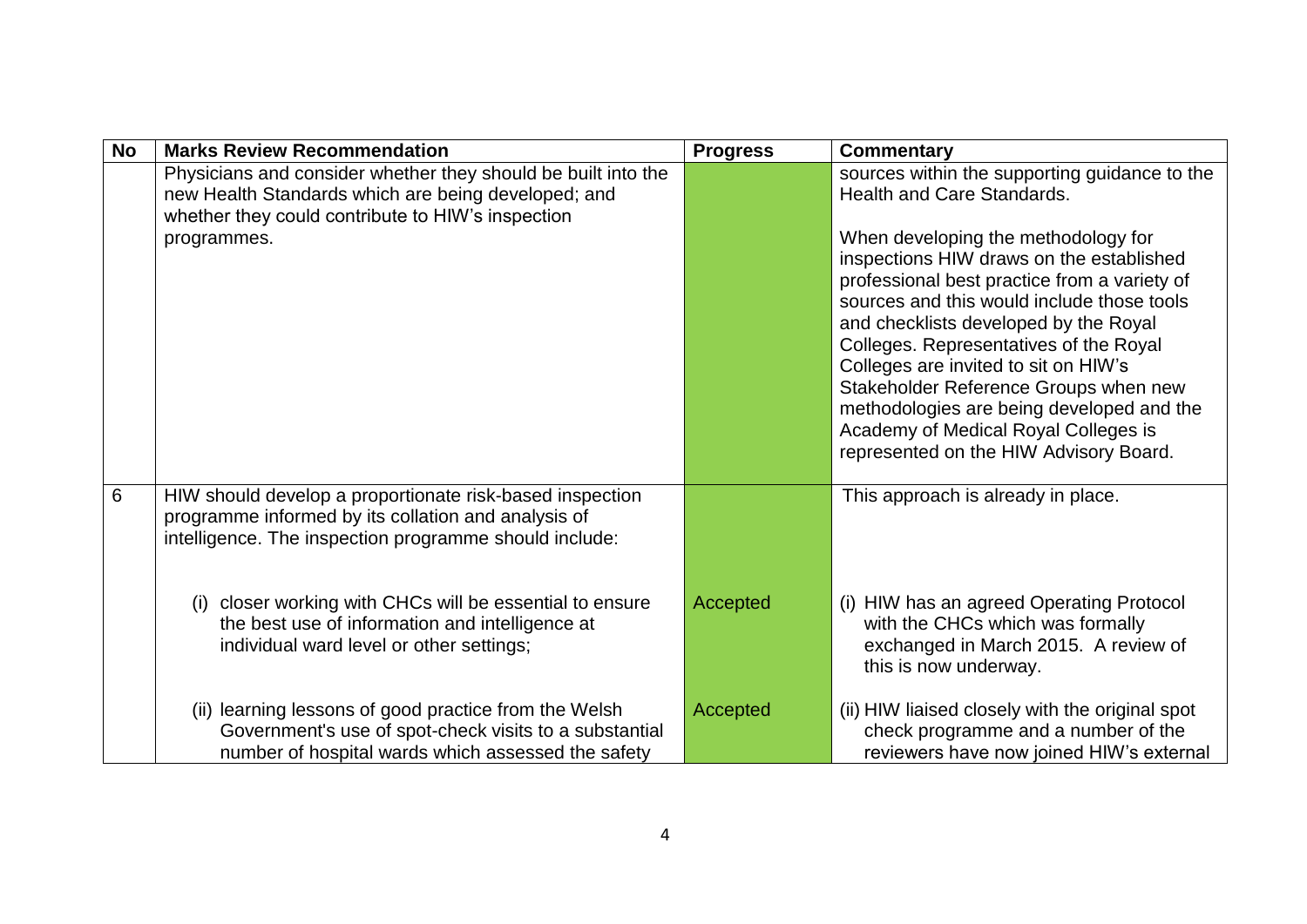| <b>No</b> | <b>Marks Review Recommendation</b>                                                                                                                                                                                                                           | <b>Progress</b>                                    | <b>Commentary</b>                                                                                                                                                                                                                                                                                     |
|-----------|--------------------------------------------------------------------------------------------------------------------------------------------------------------------------------------------------------------------------------------------------------------|----------------------------------------------------|-------------------------------------------------------------------------------------------------------------------------------------------------------------------------------------------------------------------------------------------------------------------------------------------------------|
|           | and quality of care and use these to inform their<br>development of short-form DECI inspections. This<br>would allow a greater number of inspections to be<br>carried out:                                                                                   |                                                    | reviewer panel. HIW has reviewed the<br>application of short form visits to consider<br>how it can build on these in order to<br>introduce the rigour of evidence capture<br>and reporting necessary that underpins a<br>formal inspection programme.                                                 |
|           | (iii) continuing with its new approach to cleanliness and<br>infection control to prevent hospital acquired infections.<br>It should remain a top priority and capacity issues<br>should never compromise its ability to deliver this<br>aspect of its work; | Accepted                                           | (iii) A specialist task and finish group has<br>been working with HIW to develop a three<br>year approach to supporting the<br>introduction of the new Infection<br>Prevention and Control guidelines and<br>providing assurance on their<br>implementation                                           |
|           | (iv) finding resources to increase the number of<br>inspections it undertakes of GP practices.                                                                                                                                                               | Accepted,<br>subject to other<br><b>priorities</b> | (iv) HIW has a responsibility to operate within<br>the budget allocated to it by the Welsh<br>Government. The volume of GP<br>inspections undertaken needs to be<br>considered by HIW when it prioritises the<br>way in which this budget is used and the<br>impact on inspection activity elsewhere. |
| 7         | HIW should formalise its agreements with the following<br>bodies:                                                                                                                                                                                            | Accepted and<br>implemented                        | This has been adopted or is underway.                                                                                                                                                                                                                                                                 |
|           | The General Pharmaceutical Council, which is the<br>(i)<br>principal regulator of the pharmacy profession in Wales;<br>and report on the effectiveness of pharmacy regulation                                                                                |                                                    | (i) HIW has agreed a Memorandum of<br>Understanding with the General<br><b>Pharmaceutical Council.</b>                                                                                                                                                                                                |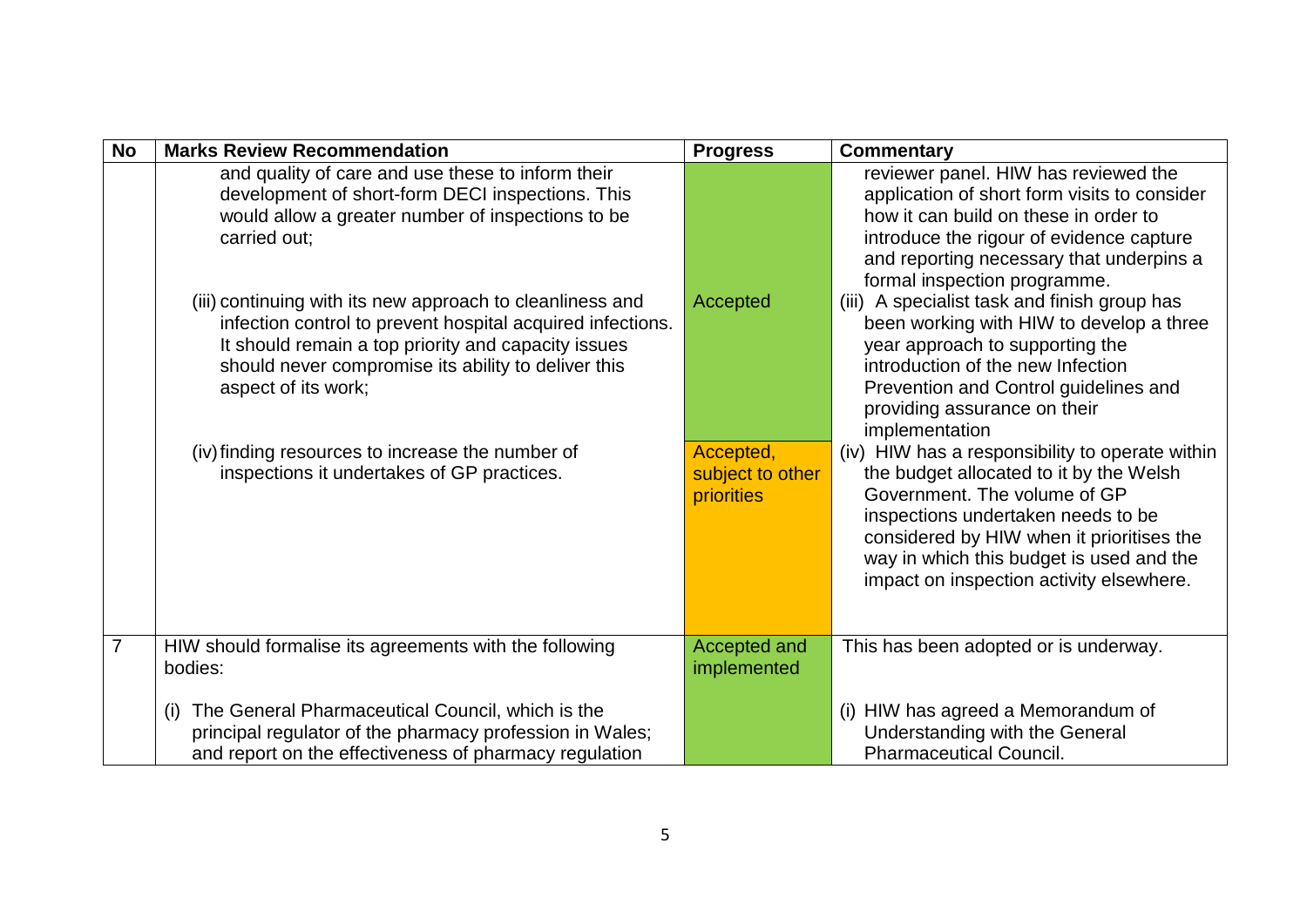| <b>No</b> | <b>Marks Review Recommendation</b>                                                                                                                                                                                                                                                                                                                                                                                                                            | <b>Progress</b>                              | <b>Commentary</b>                                                                                                                                                                                                                                                                                                                                                                                                                                                                                                                      |
|-----------|---------------------------------------------------------------------------------------------------------------------------------------------------------------------------------------------------------------------------------------------------------------------------------------------------------------------------------------------------------------------------------------------------------------------------------------------------------------|----------------------------------------------|----------------------------------------------------------------------------------------------------------------------------------------------------------------------------------------------------------------------------------------------------------------------------------------------------------------------------------------------------------------------------------------------------------------------------------------------------------------------------------------------------------------------------------------|
|           | across Wales in its Annual Report;<br>(ii) The General Optical Council, which is the principal<br>regulator of the optical profession in Wales; and report on<br>the effectiveness of optical regulation across Wales in its<br>Annual Report.                                                                                                                                                                                                                |                                              | (ii) HIW is undertaking a thematic review of<br>Ophthalmology. The General Optical<br>Council is on the stakeholder group for this<br>review and this will provide an opportunity                                                                                                                                                                                                                                                                                                                                                      |
| 8         | HIW should expand peer, thematic and special reviews as<br>they can improve the quality of care for patients and service<br>users across Wales. Thematic and special reviews in<br>particular should be further developed as they can identify<br>solutions to problems in one service or locality that can be<br>taken up by the whole of the sector. At the same time the<br>regulation and inspection of healthcare services should not be<br>compromised. | <b>Mostly</b><br>accepted and<br>implemented | to test the need for a formal MOU.<br>It is not the ongoing role of HIW to oversee<br>peer review as this is something to be taken<br>forward by the NHS in Wales. To support<br>this, the Welsh Government has established<br>an All Wales Peer Review Steering Group to<br>embed the process of peer reviews across all<br>services provided by the NHS in Wales.<br>Since 2015-16 HIW has introduced the use of<br>thematic reviews and will continue to<br>undertake special investigations where there<br>are matters of concern. |
| 9         | The Welsh Government should:<br>Develop healthcare regulations in line with the principles<br>$\bullet$<br>of the White Paper on the regulation of social care<br>services. The regulation and registration of independent<br>healthcare providers should move to a service-based<br>model of registration, instead of the registration of<br>individual premises. This would be a sensible reform and                                                        | <b>Under</b><br>consideration                | These issues, including any future legislation,<br>are being explored following on from the 'Our<br>Health, Our Health Service' Green Paper.                                                                                                                                                                                                                                                                                                                                                                                           |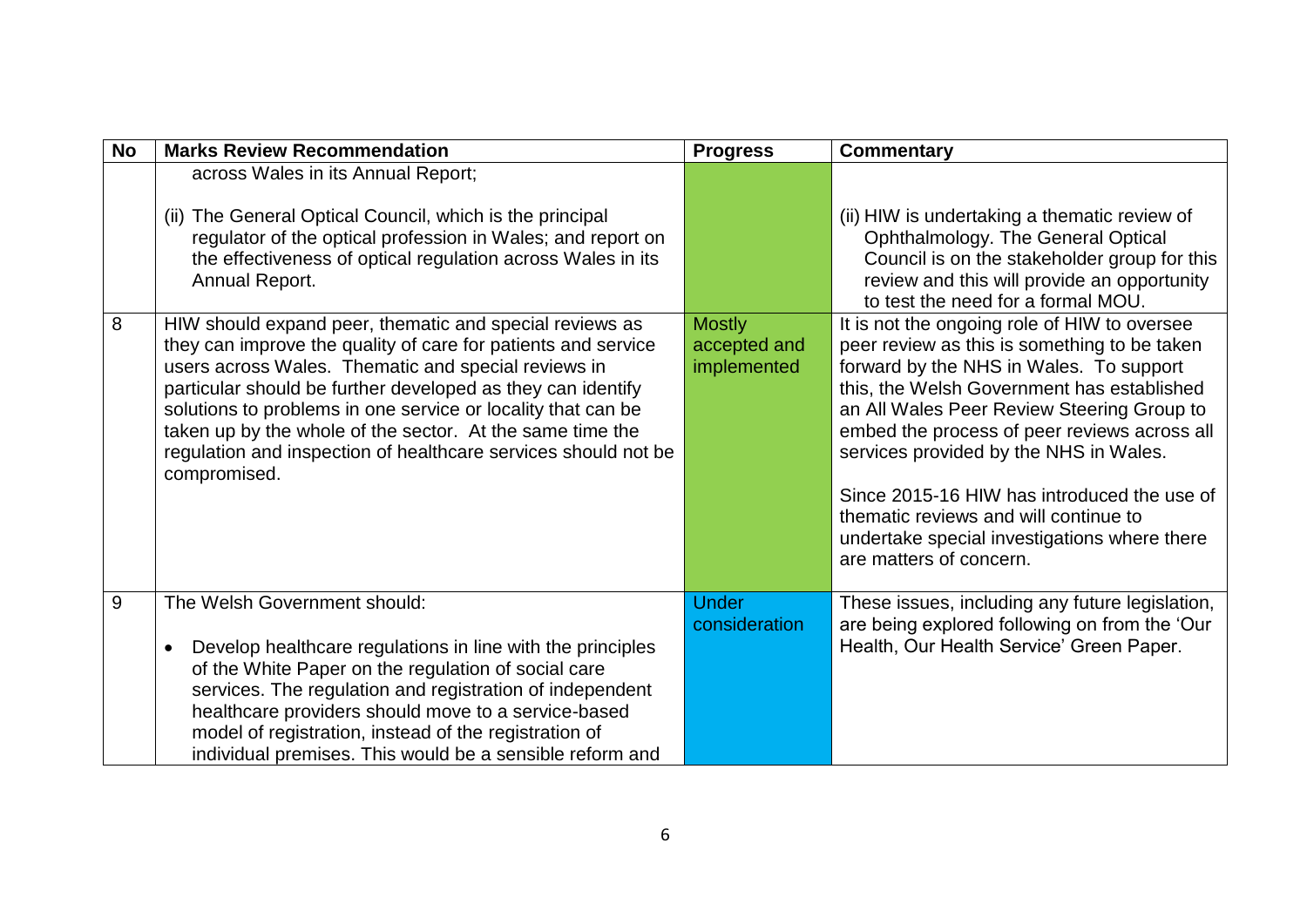| <b>No</b> | <b>Marks Review Recommendation</b>                                                                                                                                                                                                                                                                                                                                                                                                            | <b>Progress</b>             | <b>Commentary</b>                                                                                                                                                                                                                                                                                                                                                                                                                                                                                                                                                                                                                                                                                                |
|-----------|-----------------------------------------------------------------------------------------------------------------------------------------------------------------------------------------------------------------------------------------------------------------------------------------------------------------------------------------------------------------------------------------------------------------------------------------------|-----------------------------|------------------------------------------------------------------------------------------------------------------------------------------------------------------------------------------------------------------------------------------------------------------------------------------------------------------------------------------------------------------------------------------------------------------------------------------------------------------------------------------------------------------------------------------------------------------------------------------------------------------------------------------------------------------------------------------------------------------|
|           | create efficiencies for both providers and HIW as well as<br>increasing alignment between the health and care sectors<br>Ensure that only one set of health standards applies<br>$\bullet$<br>across the NHS and independent sectors. HIW should<br>work with NHS Wales, the independent sector and the<br>Welsh Government and all other relevant bodies to<br>develop a coherent set of standards that link with social<br>care standards   |                             |                                                                                                                                                                                                                                                                                                                                                                                                                                                                                                                                                                                                                                                                                                                  |
| 10        | In relation to work in Mental Health and Learning Disability<br>settings HIW should:<br>increase the volume of inspections of NHS inpatient<br>$\bullet$<br>facilities to better protect the interests of patients who<br>have a mental health problem or learning disability<br>focus its inspection model more on evaluating patient<br>$\bullet$<br>outcomes and less on scrutinising whether appropriate<br>processes have been followed. | Accepted and<br>implemented | HIW continues to ensure that it undertakes<br>inspections of NHS inpatient facilities.<br>In addition to HIW's core programme it has<br>carried out a thematic review with CSSIW on<br>Learning Disabilities.<br>Where appropriate HIW uses its stand-alone<br>Mental Health Act visits to provide diagnostic<br>information so that it can target full<br>inspections more effectively.<br>HIW's inspection, visit and review approach is<br>already focused on examining the quality of<br>the patient experience. Although HIW also<br>looks at specific process issues (particularly<br>with regard to whether legal requirements<br>have been met) this is done within the context<br>of the care received. |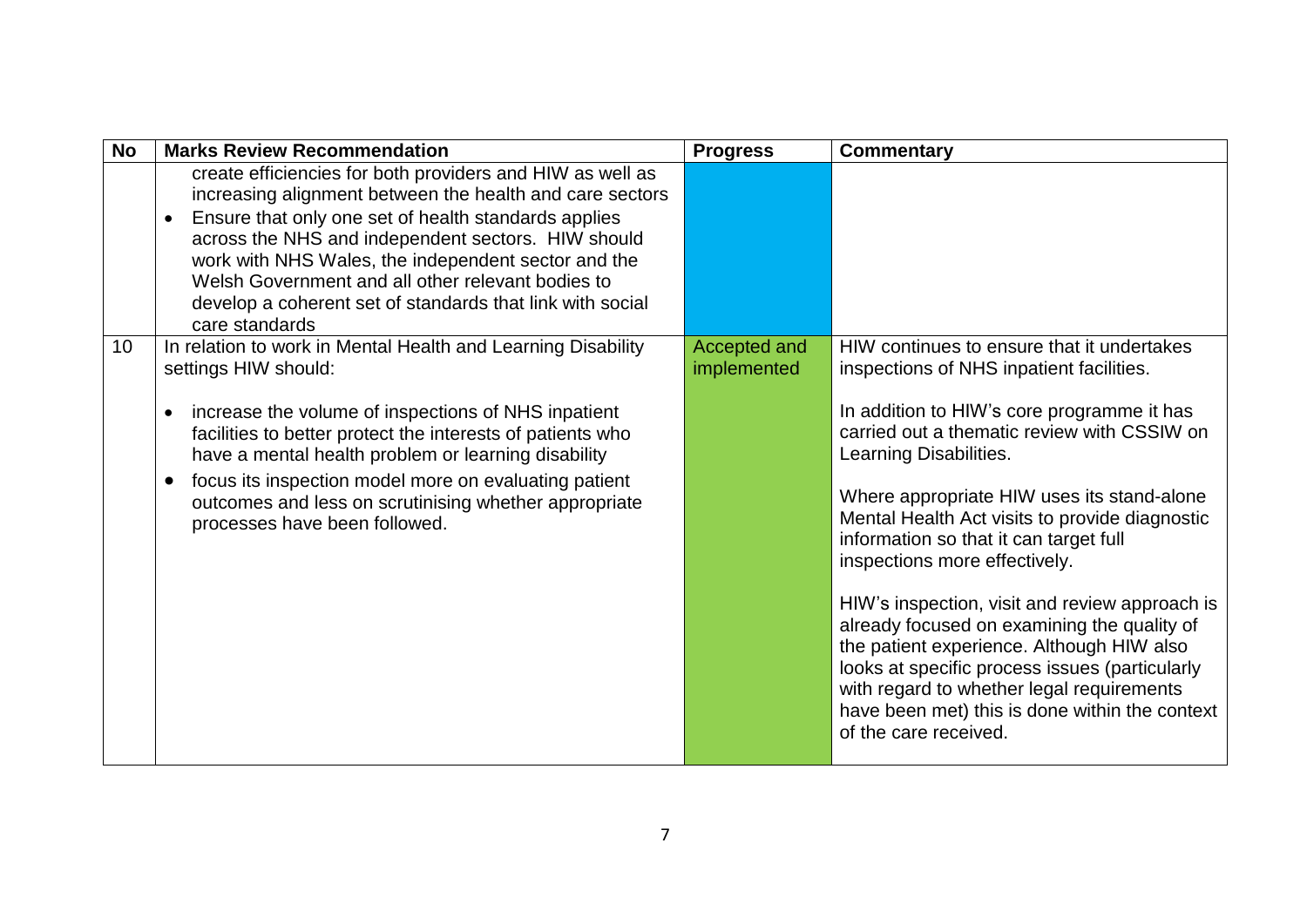| <b>No</b> | <b>Marks Review Recommendation</b>                                                                                                                                                                                                                                                                                                                                                                                                                                  | <b>Progress</b> | <b>Commentary</b>                                                                                                                                                                                                          |
|-----------|---------------------------------------------------------------------------------------------------------------------------------------------------------------------------------------------------------------------------------------------------------------------------------------------------------------------------------------------------------------------------------------------------------------------------------------------------------------------|-----------------|----------------------------------------------------------------------------------------------------------------------------------------------------------------------------------------------------------------------------|
| 11        | The Welsh Government should remove HIW's responsibility<br>for the following functions:                                                                                                                                                                                                                                                                                                                                                                             |                 |                                                                                                                                                                                                                            |
|           | supervision of midwives and the transfer of this function to<br>an alternative host organisation should be progressed with<br>urgency;                                                                                                                                                                                                                                                                                                                              | <b>Rejected</b> | (i) The statutory supervision of midwives is<br>expected to be removed by the NMC in the<br>near future and there is no benefit to<br>transferring the function in the meantime;                                           |
|           | (ii) carrying out homicide reviews where homicides have been<br>committed by mental health service users. Other<br>healthcare inspectorates across the UK do not fulfil this<br>function, it is recognised that specialist clinical expertise is<br>required, therefore reports are commissioned from<br>equivalent LHB bodies. If the current commissioning<br>arrangements are to continue then the Welsh Government<br>should consider the resource implications | <b>Rejected</b> | (ii) Overall it is felt that the function of<br>homicide review should stay with HIW as it<br>provides valuable information and learning<br>and wider intelligence on the quality of<br>mental health services;            |
|           | (iii) contributing to the investigation of deaths in Welsh<br>prisons. By their nature, these investigations are time-<br>consuming, frequently require specialist clinical expertise<br>and sometimes the resources which need to be allocated<br>to them mean that HIW has had to reduce important<br>inspection activities. The Prisons and Probation<br>Ombudsman could obtain specialist clinical advice from<br>Local Health Boards.                          | <b>Rejected</b> | (iii)<br>Reviews of deaths in custody are the<br>means by which HIW fulfils its<br>responsibility for testing healthcare<br>provision by health boards to prisoners.<br>This function should therefore remain with<br>HIW. |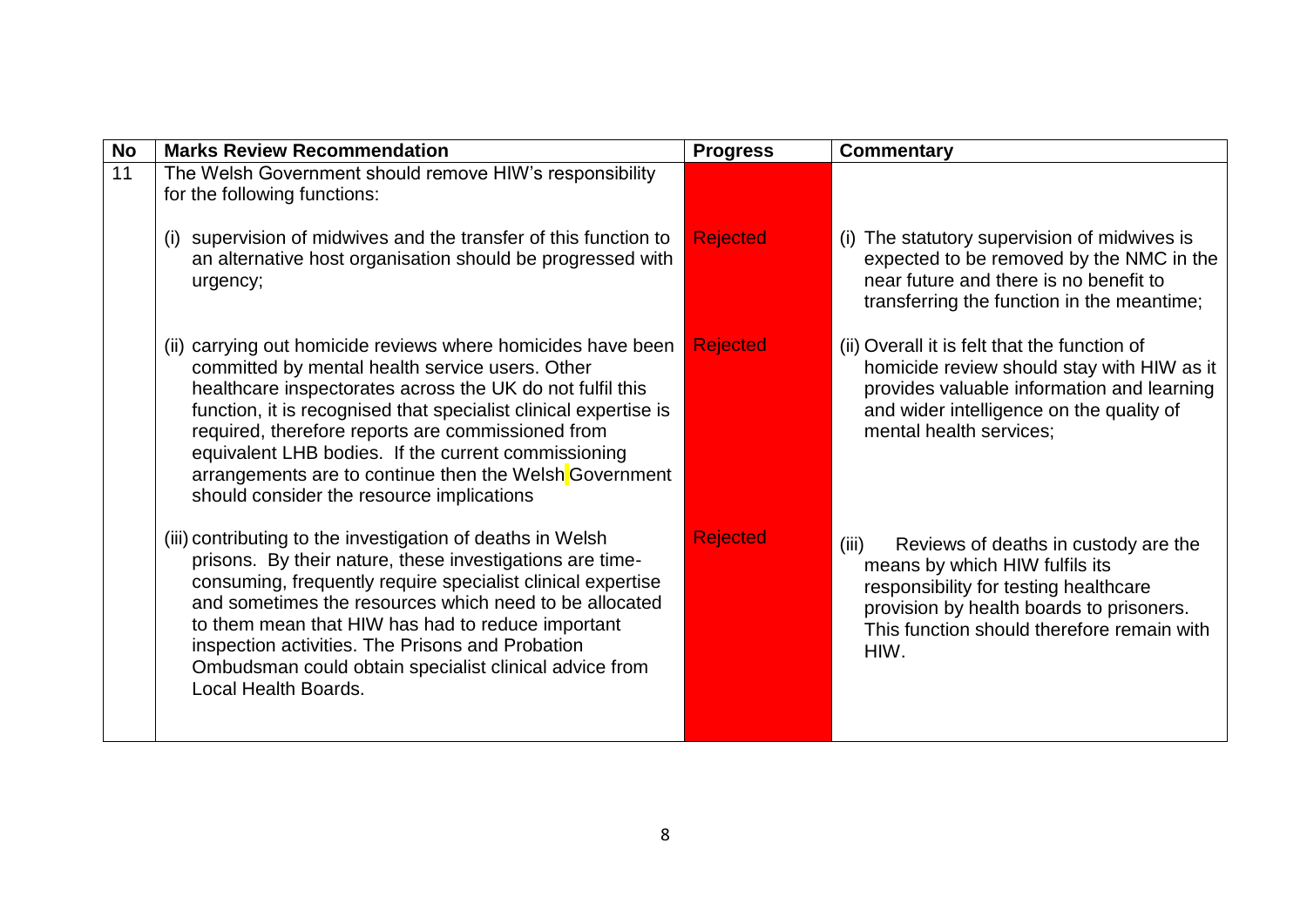| <b>No</b> | <b>Marks Review Recommendation</b>                                                                                                                                                                                                                                                                                                                                                                                                                                                           | <b>Progress</b>               | <b>Commentary</b>                                                                                                                                                                                                       |
|-----------|----------------------------------------------------------------------------------------------------------------------------------------------------------------------------------------------------------------------------------------------------------------------------------------------------------------------------------------------------------------------------------------------------------------------------------------------------------------------------------------------|-------------------------------|-------------------------------------------------------------------------------------------------------------------------------------------------------------------------------------------------------------------------|
|           | (iv) assessing nurse agencies. Although this will have little<br>impact on capacity within HIW it will help to remove<br>duplication with the work of CSSIW.                                                                                                                                                                                                                                                                                                                                 | Accepted                      | Responsibility for assessing nurse<br>(iv)<br>agencies is with CSSIW.                                                                                                                                                   |
| 12        | HIW should refresh its Statement of Purpose to make it<br>patient and citizen focused. The public should clearly<br>understand that its role is to ensure they receive the best<br>quality treatment and care, as well as protect them from being<br>harmed. Also, the Statement of Purpose may want to give<br>greater emphasis to HIW's role of promoting Wales-wide<br>improvements and innovation in healthcare, that it could be<br>much more than an inspector of individual services. | Accepted and<br>implemented   | HIW has a clear statement of purpose, values<br>and the outcomes it seeks to achieve which is<br>now included in all its published plans. This<br>has been further clarified with the launch of<br>the new HIW website. |
| 13        | As part of the proposals for the Green Paper, Welsh<br>Government should consult on the following:<br>Giving HIW a full range of enforcement powers including<br>$\bullet$<br>putting an NHS healthcare provider into special measures<br>without recourse to the Health and Social Services<br>Minister. This will help enhance HIW's independence and                                                                                                                                      | <b>Under</b><br>consideration | These issues, including any future legislation,<br>are being explored following on from the 'Our<br>Health, Our Health Service' Green Paper.                                                                            |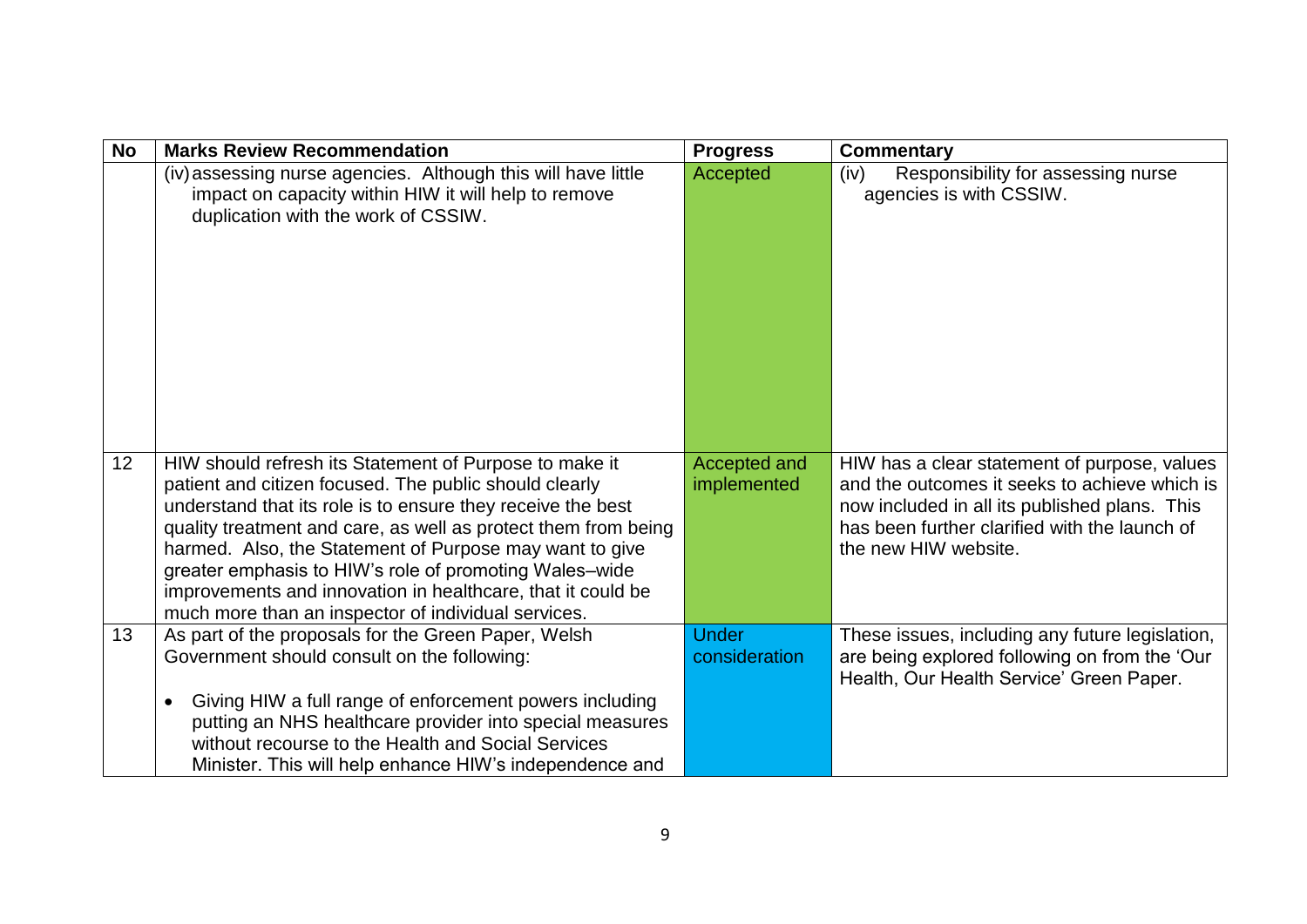| <b>No</b> | <b>Marks Review Recommendation</b>                                                                                                                                                                                                                                                                                                                                                                                                                                                                                                                                                                                                                             | <b>Progress</b>             | <b>Commentary</b>                                                                                                                                                                                                                                                                                             |
|-----------|----------------------------------------------------------------------------------------------------------------------------------------------------------------------------------------------------------------------------------------------------------------------------------------------------------------------------------------------------------------------------------------------------------------------------------------------------------------------------------------------------------------------------------------------------------------------------------------------------------------------------------------------------------------|-----------------------------|---------------------------------------------------------------------------------------------------------------------------------------------------------------------------------------------------------------------------------------------------------------------------------------------------------------|
|           | assure the public that it is a strong and impartial regulator<br>and inspector.<br>The range of options which would make HIW a more<br>$\bullet$<br>independent inspectorate, looking at other models<br>including Estyn, as well as the Auditor General for Wales<br>and the Public Services Ombudsman for Wales.<br>At the same time, it would be sensible to take into account the<br>possible merger with CSSIW when exploring these options.<br>The public could be consulted on all of these matters<br>including a consideration of the benefits and disadvantages of<br>creating a single regulator with responsibility for health and<br>social care. |                             |                                                                                                                                                                                                                                                                                                               |
| 14        | HIW should further develop and publish a Communications<br>Strategy, which will allow it to communicate more effectively<br>with the public. It will be able to provide evidence that it is<br>delivering a highly valuable service on their behalf. Increased<br>interaction with patients and service users through multi-<br>media formats will provide valuable information to support<br>target led inspections of services where concerns are raised.                                                                                                                                                                                                    | Accepted and<br>implemented | HIW has refreshed is communications<br>strategy resulting in greater and more<br>interactive use of social media. A new<br>website has been launched.                                                                                                                                                         |
| 15        | HIW should include more information in its Annual Report on<br>the outputs and efficiency of work processes which serve<br>patients, service users and other stakeholders. The number of<br>customer care measures should be minimised, to allow<br>scarce resources to be used to evaluate significant outcomes.                                                                                                                                                                                                                                                                                                                                              | Accepted and<br>implemented | HIW's annual reports are now focusing on<br>themes and findings from its work.<br>HIW do not only produce an Annual Report<br>but also publicises thematic analysis of<br>specific work programmes on a periodic<br>basis. HIW reports openly on its performance<br>targets, including volume and timeliness. |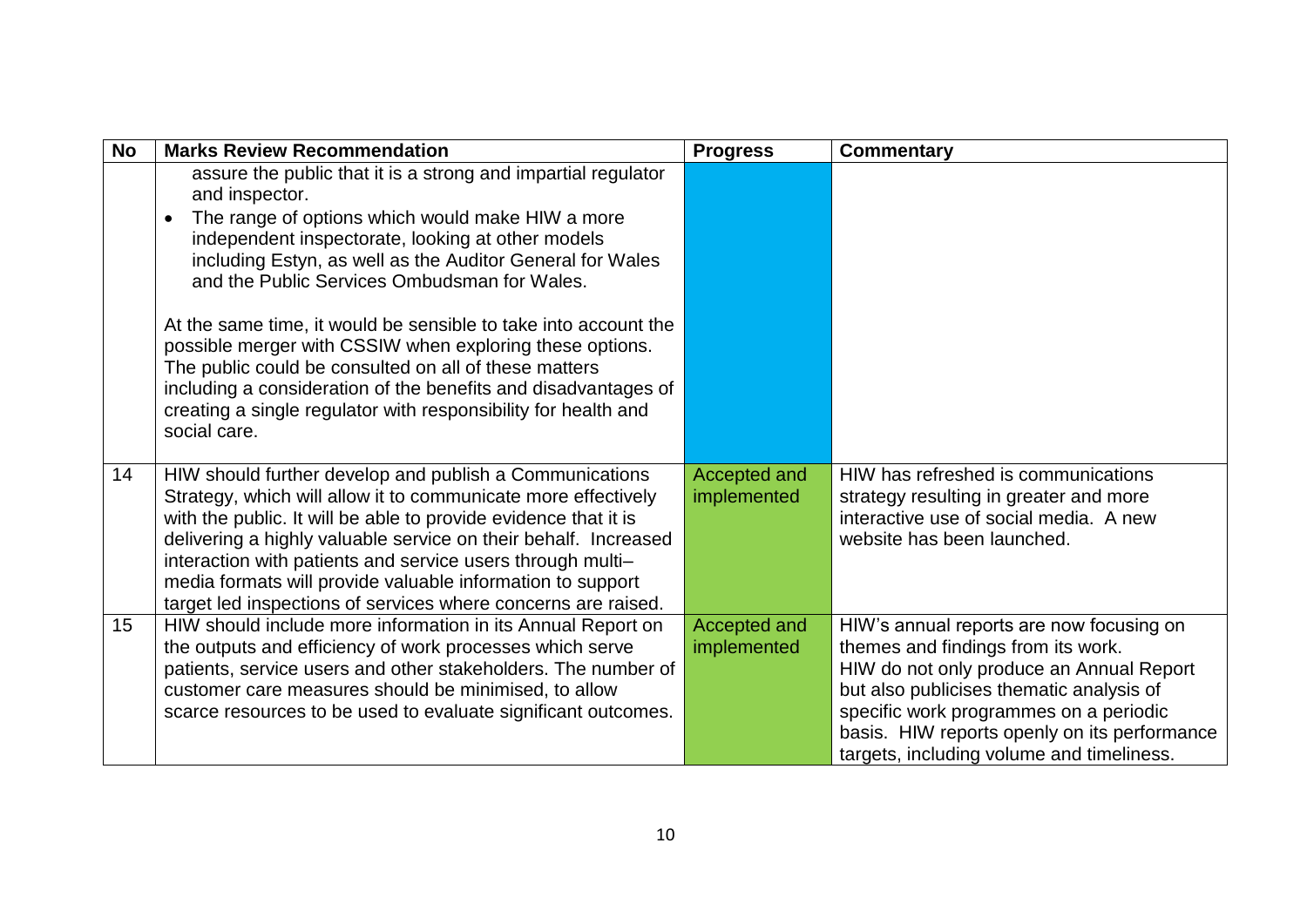| <b>No</b> | <b>Marks Review Recommendation</b>                             | <b>Progress</b>    | <b>Commentary</b>                                    |
|-----------|----------------------------------------------------------------|--------------------|------------------------------------------------------|
| 16        | HIW to evaluate the effectiveness of their inspection and      | Accepted and       | HIW undertakes evaluations of its activities         |
|           | review models, to not only gain a better understanding of the  | implemented        | where appropriate. For example, it                   |
|           | performance of healthcare providers, but also as a means to    |                    | evaluated:                                           |
|           | help them improve the quality of inspection activities.        |                    |                                                      |
|           | Providers should have the opportunity to give feedback on      |                    | the new model of midwife supervision<br>$\bullet$    |
|           | whether HIW's scrutiny of their service is useful, and to what |                    | learning and themes from homicide                    |
|           | extent it helps them identify those aspects which need to be   |                    | reviews                                              |
|           | improved.                                                      |                    | its approaches to dignity and essential<br>$\bullet$ |
|           |                                                                |                    | care inspections and to mental health                |
|           |                                                                |                    | reviews.                                             |
|           |                                                                |                    | its approach to GP inspections                       |
|           |                                                                |                    | the use of stakeholder reference groups to           |
|           |                                                                |                    | advise and challenge for new and/or                  |
|           |                                                                |                    | significant areas of work e.g. Dental                |
|           |                                                                |                    | Inspections, GP Inspections, Mental                  |
|           |                                                                |                    | <b>Health activities</b>                             |
|           |                                                                |                    | a baseline stakeholder survey early in               |
|           |                                                                |                    | 2014/15.                                             |
| 17        | HIW to measure the outcomes of its most important areas of     | <b>Accepted in</b> | Attribution of cause and effect is difficult to      |
|           | inspection: showing how its inspections have had a significant | principle          | achieve and has also been the subject of             |
|           | impact on the safety and quality of healthcare services by     |                    | international review without much success as         |
|           | helping providers improve their performance.                   |                    | reported through the European Partnership of         |
|           |                                                                |                    | <b>Supervisory Organisations.</b>                    |
|           |                                                                |                    |                                                      |
|           |                                                                |                    | However, HIW continues to use the learning           |
|           |                                                                |                    | from evaluations such as those identified            |
|           |                                                                |                    | above to develop the way in which its work           |
|           |                                                                |                    | can help to support improvement.                     |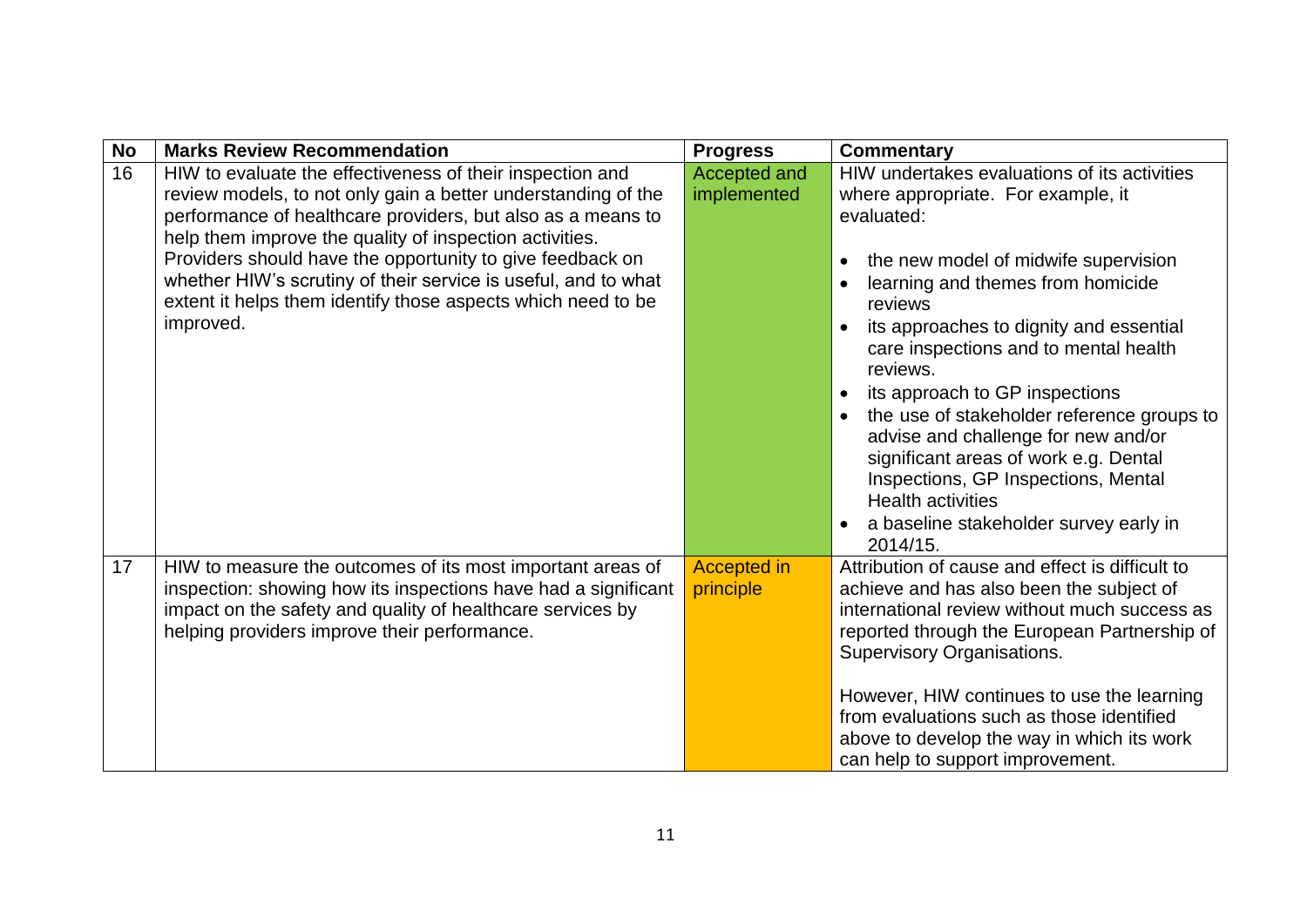| No | <b>Marks Review Recommendation</b>                                                                                                                                                                                                                                                                                                                                                                                                                                                                        | <b>Progress</b>                 | Commentary                                                                                                                                                                                                                                                                                                                               |
|----|-----------------------------------------------------------------------------------------------------------------------------------------------------------------------------------------------------------------------------------------------------------------------------------------------------------------------------------------------------------------------------------------------------------------------------------------------------------------------------------------------------------|---------------------------------|------------------------------------------------------------------------------------------------------------------------------------------------------------------------------------------------------------------------------------------------------------------------------------------------------------------------------------------|
|    |                                                                                                                                                                                                                                                                                                                                                                                                                                                                                                           |                                 |                                                                                                                                                                                                                                                                                                                                          |
| 18 | The Williams Commission recommends that if a standard of<br>good practice is identified it should be adopted by all relevant<br>health bodies across the whole of Wales to bring to an end<br>unnecessary variations in the quality of services. Any<br>departure from this principle would have to be justified. So, it<br>would be highly beneficial for the Welsh Government to<br>include this requirement in the refreshed Health Standards<br>and for it to become part of HIW's regulatory regime. | <b>Accepted in</b><br>principle | The Health and Care standards ensure best<br>practice is being followed and seeks to<br>reduce variation. HIW assesses<br>organisations against these standards. In<br>addition, the routine sharing of good practice<br>underpins many NHS Wales improvement<br>programmes, including those taken forward<br>by 1000 Lives Improvement. |
| 19 | HIW, after consulting with stakeholders, should publish a<br>Statement of Risk outlining its approach to regulation and<br>inspection. It should explain the minimum frequency of<br>inspections and reviews it will carry out of both NHS and<br>independent sector bodies and put this within the context of<br>its capacity to meet these targets.                                                                                                                                                     | Accepted and<br>implemented     | HIW already sets out, in published plans, how<br>it prioritises its work.                                                                                                                                                                                                                                                                |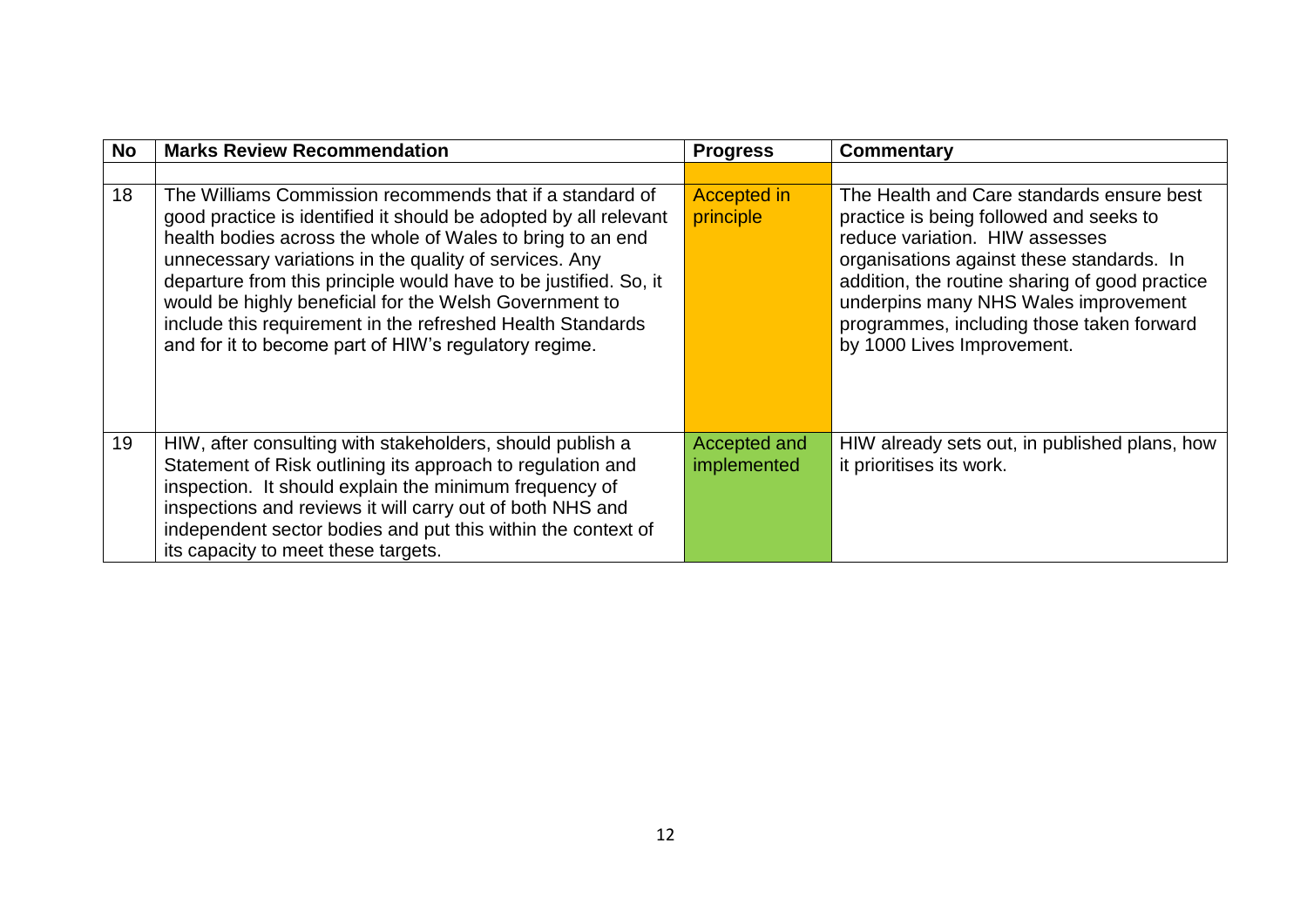| <b>No</b> | <b>Marks Review Recommendation</b>                                                                                                                                                                                                                                                                                                                                                                                                                                                                                                                                                                          | <b>Progress</b>             | <b>Commentary</b>                                                                                                                                                                                                                                                                                                                                                                                                  |
|-----------|-------------------------------------------------------------------------------------------------------------------------------------------------------------------------------------------------------------------------------------------------------------------------------------------------------------------------------------------------------------------------------------------------------------------------------------------------------------------------------------------------------------------------------------------------------------------------------------------------------------|-----------------------------|--------------------------------------------------------------------------------------------------------------------------------------------------------------------------------------------------------------------------------------------------------------------------------------------------------------------------------------------------------------------------------------------------------------------|
| 20        | The Welsh Government should:                                                                                                                                                                                                                                                                                                                                                                                                                                                                                                                                                                                |                             |                                                                                                                                                                                                                                                                                                                                                                                                                    |
|           | Consider the merits of developing a legal duty to involve<br>(i)<br>service users in the governance and scrutiny programmes<br>of HIW. They will have a say in the design, implementation<br>and monitoring of its regulatory activities. Directly listening<br>to the voices of patients and carers can help identify care<br>which contributes to good health and well-being as well as<br>unsafe and unacceptable care. HIW would be required to<br>report to Welsh Ministers on the involvement of citizens,<br>including children and young people, in its decision<br>making and strategic operations | <b>Rejected</b>             | The Welsh Government does not believe<br>(i)<br>there is a need to introduce a legal duty<br>to ensure HIW involves service users.<br>HIW already uses a variety of methods to<br>ensure patient experience is taken into<br>account, including lay reviewers as part<br>of inspection teams, patient involvement<br>in the development of inspection<br>methodologies and CHC involvement in<br>thematic reviews. |
|           | (ii) Reflect the principles of Prudent Healthcare, patient<br>involvement and improved outcomes for patients in the<br>refreshed Health Standards which are in the process of<br>being developed and become part of HIW's regulation and<br>inspection regime. The role of HIW would be to scrutinise<br>whether a health body is delivering outcomes for patients<br>which they believe to be important to their health and<br>wellbeing.                                                                                                                                                                  | Accepted and<br>implemented | (ii)<br>The Health and Care Standards embrace<br>the principles of co-production and<br>prudent healthcare                                                                                                                                                                                                                                                                                                         |
| 21        | HIW should review the implementation and effectiveness of                                                                                                                                                                                                                                                                                                                                                                                                                                                                                                                                                   | <b>Accepted in</b>          | This could be considered as a potential                                                                                                                                                                                                                                                                                                                                                                            |
|           | LHBs and Trusts service user strategies, in line with the<br>Welsh Government's guidance A Framework to Assure                                                                                                                                                                                                                                                                                                                                                                                                                                                                                              | principle                   | thematic review, but would need to be<br>prioritised alongside other proposals.                                                                                                                                                                                                                                                                                                                                    |
|           |                                                                                                                                                                                                                                                                                                                                                                                                                                                                                                                                                                                                             |                             |                                                                                                                                                                                                                                                                                                                                                                                                                    |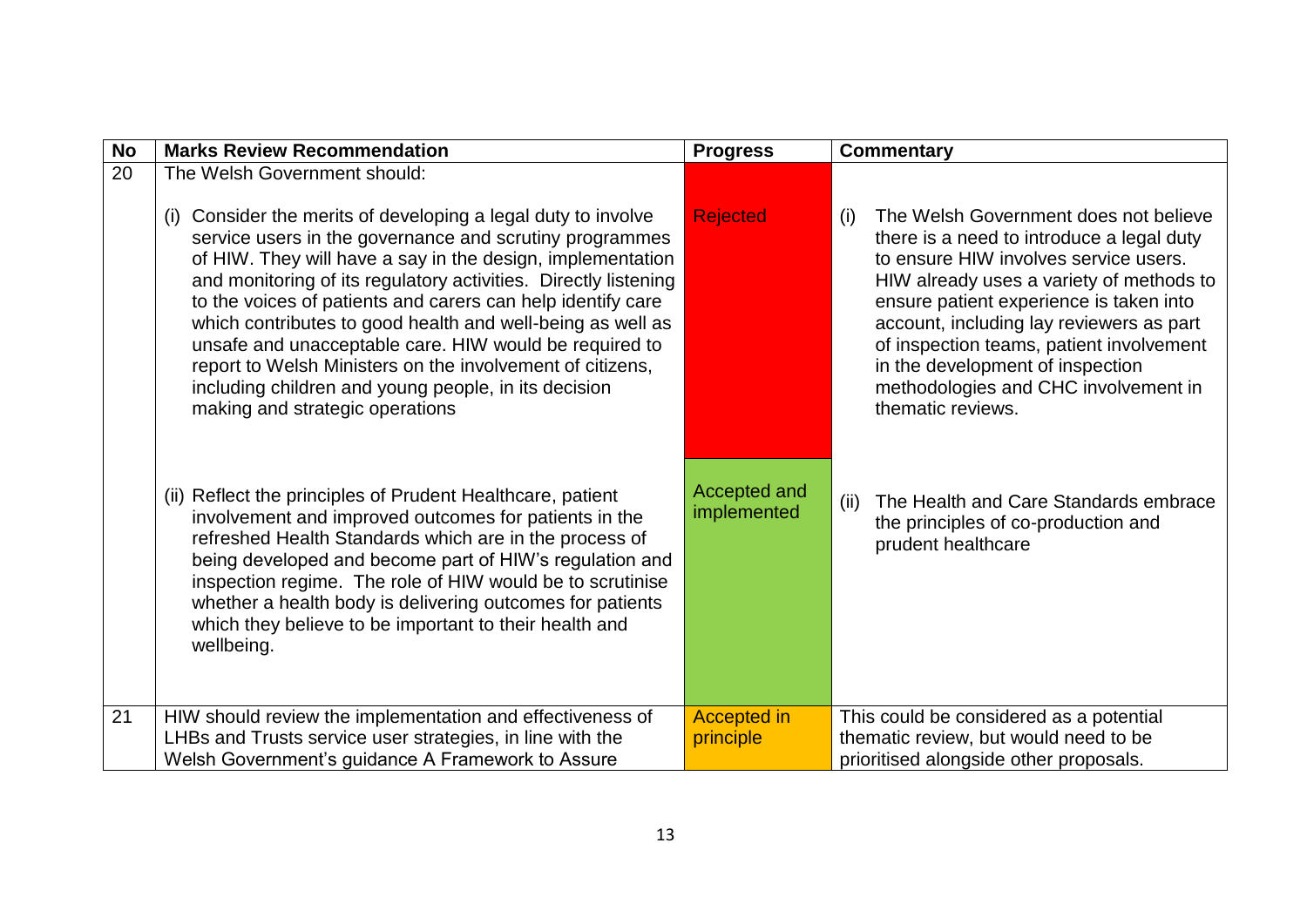| <b>No</b> | <b>Marks Review Recommendation</b>                                                                                                                                                                                                                                                                                                                                                                                                                                                     | <b>Progress</b> | <b>Commentary</b>                                                                                                                                                                                                                                                                                                                                                                                                                                                       |
|-----------|----------------------------------------------------------------------------------------------------------------------------------------------------------------------------------------------------------------------------------------------------------------------------------------------------------------------------------------------------------------------------------------------------------------------------------------------------------------------------------------|-----------------|-------------------------------------------------------------------------------------------------------------------------------------------------------------------------------------------------------------------------------------------------------------------------------------------------------------------------------------------------------------------------------------------------------------------------------------------------------------------------|
|           | Service User Experience, to determine whether they are                                                                                                                                                                                                                                                                                                                                                                                                                                 |                 | HIW reviews consider patients' experience                                                                                                                                                                                                                                                                                                                                                                                                                               |
|           | genuinely involving patients and carers as a means of                                                                                                                                                                                                                                                                                                                                                                                                                                  |                 | and the extent of patient involvement in their                                                                                                                                                                                                                                                                                                                                                                                                                          |
|           | improving the safety and quality of services.                                                                                                                                                                                                                                                                                                                                                                                                                                          |                 | own care as a matter of course.                                                                                                                                                                                                                                                                                                                                                                                                                                         |
| 22        | The Welsh Government should place a statutory duty on<br>LHBs, Trusts and CHCs to routinely share complaints<br>information with HIW. This will enhance HIW's ability to fulfil<br>its responsibility to quality assure health bodies performance<br>in relation to dealing with concerns and managing incidents in<br>line with the Doing Well Doing Better - Standards of Health<br>Services in Wales; and to spot serious and systemic failure in<br>health care at an early stage. | <b>Rejected</b> | The Welsh Government does not believe<br>there is a need for a legal duty to routinely<br>share complaints information. HIW can<br>request this information from organisations if<br>required, however we already expect<br>organisations to report this information openly<br>at their Board Quality & Safety committees<br>and publish the papers. Work is already<br>underway on developing all-Wales complaints<br>data set which will allow for ease of sharing of |
| 23        | The Welsh Government should consider developing tougher                                                                                                                                                                                                                                                                                                                                                                                                                                | <b>Under</b>    | information.<br>These issues, including any future legislation,                                                                                                                                                                                                                                                                                                                                                                                                         |
|           | and more robust regulations to reinforce the reshaped care<br>standards, applicable to all health care providers in both the<br>NHS and independent sectors.                                                                                                                                                                                                                                                                                                                           | consideration   | are being explored following on from the 'Our<br>Health, Our Health Service' Green Paper.                                                                                                                                                                                                                                                                                                                                                                               |
|           | HIW would scrutinise the implementation of the Standards<br>and consideration should be given to increasing its<br>enforcement powers where breaches take place.                                                                                                                                                                                                                                                                                                                       |                 |                                                                                                                                                                                                                                                                                                                                                                                                                                                                         |
| 24        | The Welsh Government should include an explicit Duty of                                                                                                                                                                                                                                                                                                                                                                                                                                | <b>Under</b>    | These issues, including any future legislation,                                                                                                                                                                                                                                                                                                                                                                                                                         |
|           | Candour in the refreshed Health Standards in order that HIW<br>will be able to assess the extent to which service providers<br>are open and honest about their mistakes, why they have<br>occurred, and what they have done to put things right. HIW<br>will also assess whether Local Health Boards are providing                                                                                                                                                                     | consideration   | are being explored following on from the 'Our<br>Health, Our Health Service' Green Paper.                                                                                                                                                                                                                                                                                                                                                                               |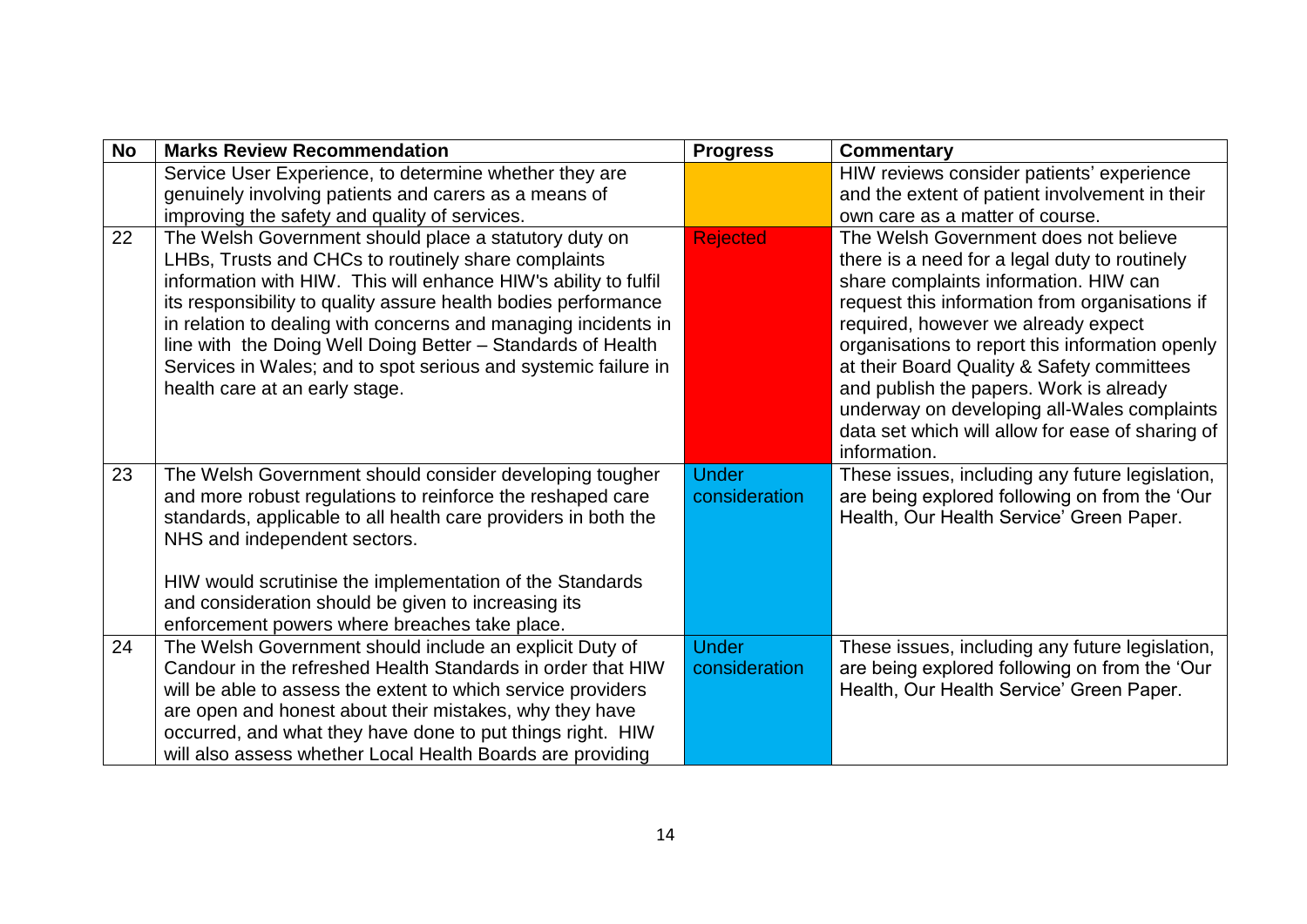| <b>No</b> | <b>Marks Review Recommendation</b>                                                                                                                                                                                                                                                                                                                                                                                                                                                                           | <b>Progress</b>                 | <b>Commentary</b>                                                                                                                                                                                                                                                                                       |
|-----------|--------------------------------------------------------------------------------------------------------------------------------------------------------------------------------------------------------------------------------------------------------------------------------------------------------------------------------------------------------------------------------------------------------------------------------------------------------------------------------------------------------------|---------------------------------|---------------------------------------------------------------------------------------------------------------------------------------------------------------------------------------------------------------------------------------------------------------------------------------------------------|
|           | good governance: that information is not only shared with<br>patients, but also with HIW at the earliest opportunity and that<br>safer services are delivered as a result of learning from<br>errors.                                                                                                                                                                                                                                                                                                        |                                 |                                                                                                                                                                                                                                                                                                         |
| 25        | HIW should always carry out follow-up actions when<br>inspection results indicate this is necessary and in the most<br>serious instances of service failure, should be more robust in<br>the use of its enforcement powers, and publish data on how it<br>has used these powers in its Annual Report.                                                                                                                                                                                                        | Accepted and<br>implemented     | HIW has a strategic approach to follow up,<br>including conducting follow up visits. This is<br>set out in the Operational Plan 2016/17. A<br>new process for managing services of<br>concern has been implemented. Tripartite<br>escalation and intervention arrangements are<br>in place for the NHS. |
| 26        | The Welsh Government should:<br>Develop regulations to allow HIW to carry out prosecutions<br>$\bullet$<br>where professional healthcare staff provide false or<br>misleading information.<br>Develop regulations which impose time-limited registration<br>$\bullet$<br>on services which have failed to comply with regulations<br>and standards. This would exert significant pressures on<br>providers to improve their performance.                                                                     | <b>Under</b><br>consideration   | These issues, including any future legislation,<br>are being explored following on from the 'Our<br>Health, Our Health Service' Green Paper.                                                                                                                                                            |
| 27        | HIW should consider the value of developing a framework for<br>assessing the quality and safety of all healthcare services.<br>The framework could reflect significant patient outcomes, and<br>be aligned with new refreshed Health Standards, the self-<br>assurance systems that health bodies use to measure their<br>own performance and clinical indicators used by professional<br>regulators and Royal Colleges. The framework should be<br>common to the work of both HIW and CSSIW as patients and | <b>Accepted in</b><br>principle | This is a significant piece of work and further<br>consideration needs to be given to this in light<br>of changing service provision and direction<br>such as the development of integrated<br>services. We continue to learn how other<br>bodies are developing their judgment<br>frameworks           |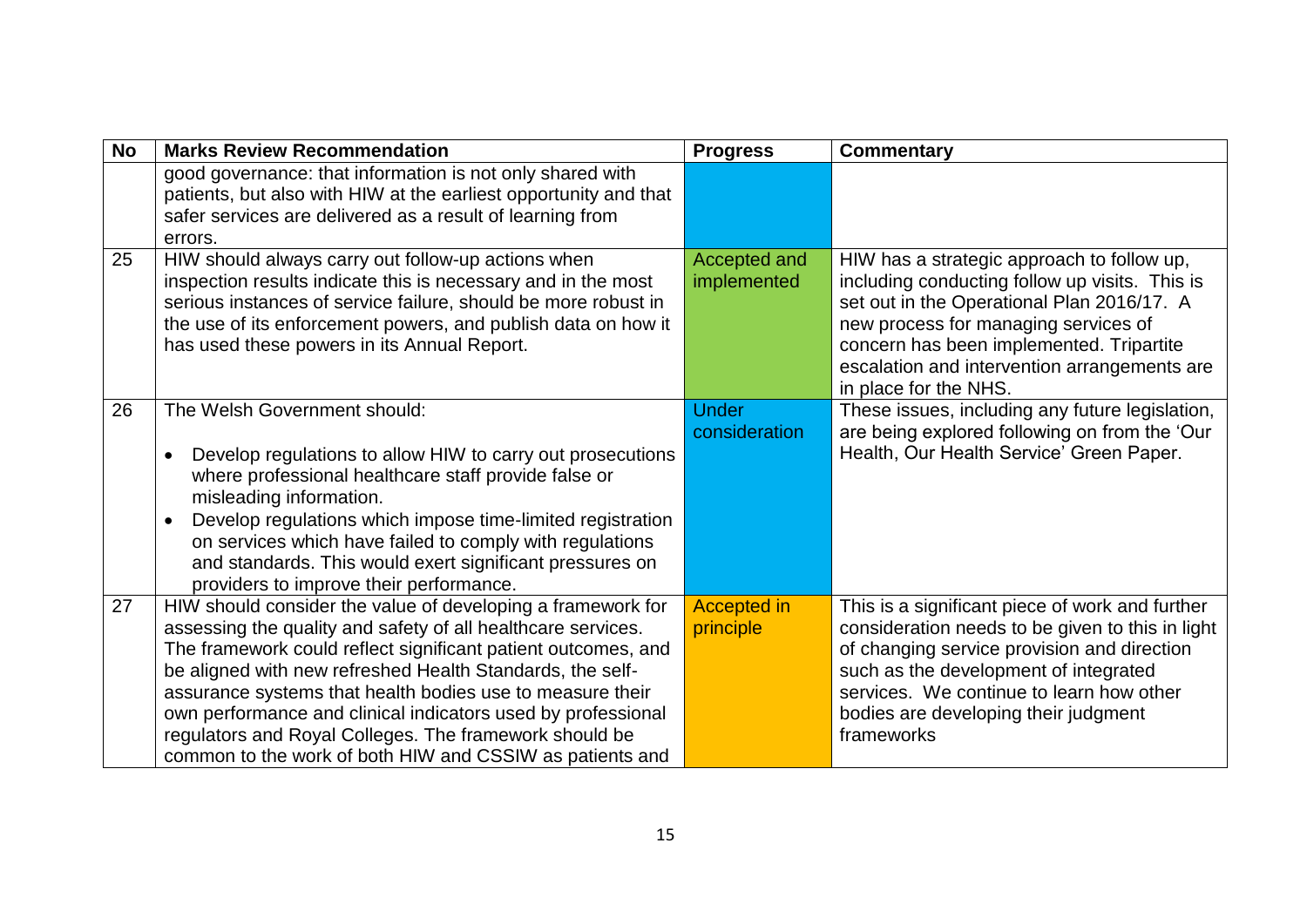| <b>No</b> | <b>Marks Review Recommendation</b>                                                                                                                                                                                                                                                                                                                                                                                                                                                                                                                                                                                                        | <b>Progress</b> | Commentary                                                                                                                                                                                                                                                                                                                                                    |
|-----------|-------------------------------------------------------------------------------------------------------------------------------------------------------------------------------------------------------------------------------------------------------------------------------------------------------------------------------------------------------------------------------------------------------------------------------------------------------------------------------------------------------------------------------------------------------------------------------------------------------------------------------------------|-----------------|---------------------------------------------------------------------------------------------------------------------------------------------------------------------------------------------------------------------------------------------------------------------------------------------------------------------------------------------------------------|
|           | service users are increasingly receiving integrated health and<br>social care services. Clear information would be provided to<br>members of the public and inspection reports and results<br>would encourage improvement and innovation by providers.                                                                                                                                                                                                                                                                                                                                                                                    |                 |                                                                                                                                                                                                                                                                                                                                                               |
| 28        | HIW should scrutinise whether:<br>Health bodies are providing the most effective clinical<br>$\bullet$<br>treatments to patients. Patients not only want to benefit<br>from being looked after in line with essential life<br>maintaining care such as being fed, hydrated and being<br>assisted with going to the toilet as necessary, but they also<br>want to receive the best available clinical treatments.<br>Lessons promoted by the 1000 Lives Improvement<br>$\bullet$<br>programme are being delivered during the course of<br>individual inspections or reviews; or they could be the<br>subject of national thematic reviews. | <b>Rejected</b> | HIW tests whether care and treatment is<br>provided against the published standards. It<br>is not HIW's role to test the effectiveness of<br>clinical treatments. That is a matter for other<br>bodies, such as NICE.<br>When conducting thematic reviews HIW<br>draws on best practice from a number of<br>sources including 1000 Lives Improvement.         |
| 29        | The voluntary arrangements which underpin the work of<br>Inspection Wales have not supported effective collaboration<br>and the coordination of work programmes between the 4 AIR<br>bodies and at times this may leave patients and service users<br>at risk because a review is not carried out.<br>The Welsh Government should explore how collaborative<br>working could be strengthened by reviewing current<br>arrangements for cooperation and how they might be<br>reformed through creating a statutory duty. In particular the                                                                                                  | <b>Rejected</b> | This work has now moved on considerably<br>with the publication of an Inspection Wales<br>Remit Paper and Information Sharing<br>Guidance. HIW and CSSIW have worked<br>together on a review of services for people<br>with learning disabilities.<br>The Welsh Government does not presently<br>see a need for further statutory duties of<br>collaboration. |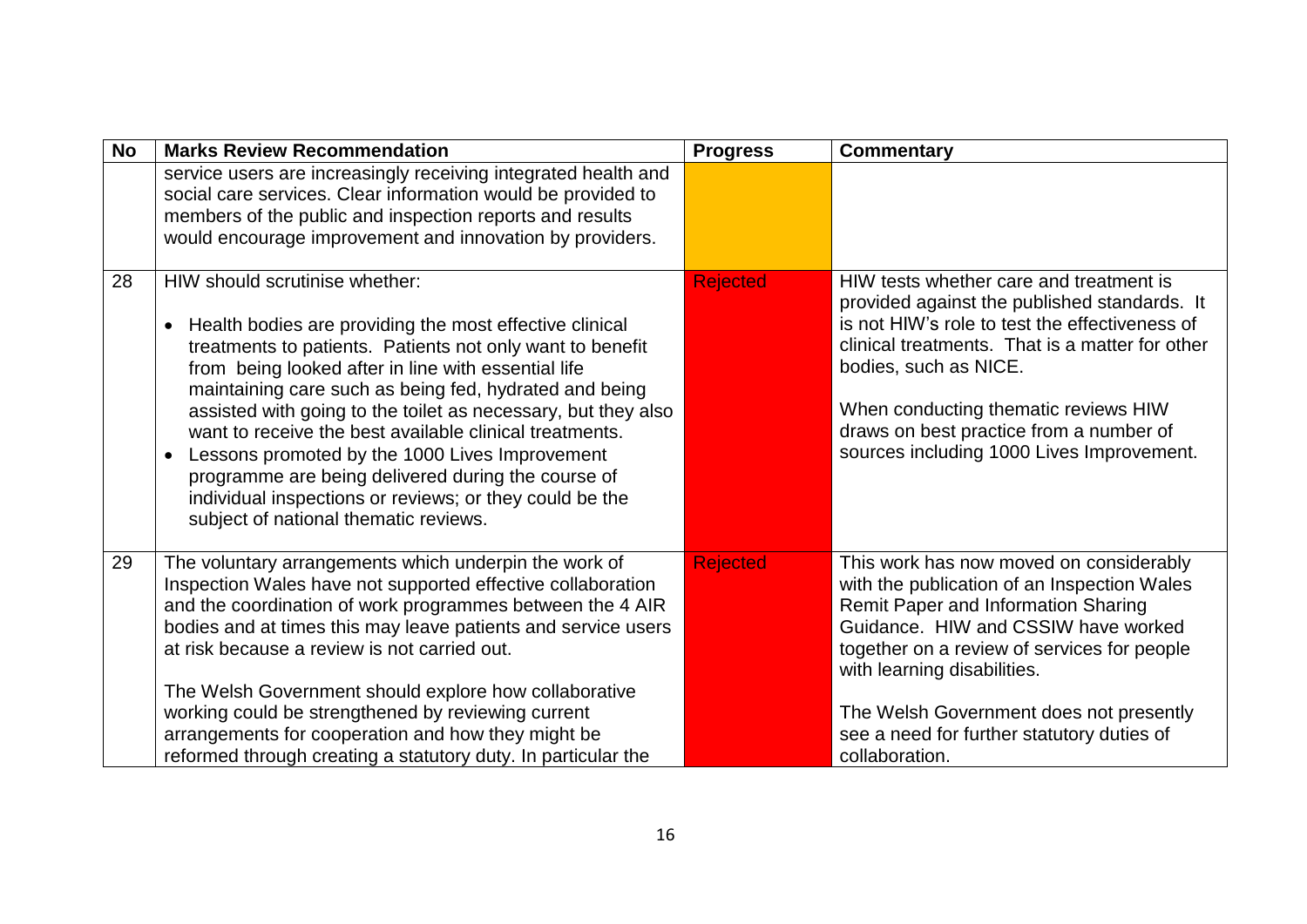| <b>No</b> | <b>Marks Review Recommendation</b>                                                                                                                                                                                                                                                                                                                                                                                                                                                                                                                                                                            | <b>Progress</b>             | Commentary                                                                                                                                                                                                                                                                                                                                          |
|-----------|---------------------------------------------------------------------------------------------------------------------------------------------------------------------------------------------------------------------------------------------------------------------------------------------------------------------------------------------------------------------------------------------------------------------------------------------------------------------------------------------------------------------------------------------------------------------------------------------------------------|-----------------------------|-----------------------------------------------------------------------------------------------------------------------------------------------------------------------------------------------------------------------------------------------------------------------------------------------------------------------------------------------------|
|           | model of the Local Government (Wales) Measure 2009 which<br>supports collaborative working by the AIR bodies in their<br>review of the performance of local authorities may have<br>relevance to the health sector.                                                                                                                                                                                                                                                                                                                                                                                           |                             |                                                                                                                                                                                                                                                                                                                                                     |
| 30        | The collaborative information system consists of Concordat<br>Cymru, Healthcare Summits and the NHS Wales Escalation<br>Arrangements and there may be scope for clarifying how they<br>complement each other as well as assessing whether there is<br>any overlap and duplication of effort. HIW, Welsh Government<br>and other bodies should consider if the current information<br>system is as streamlined and efficient as it could be. Also, it<br>will be useful in future to take stock and evaluate the success<br>of the information sharing system and determine whether any<br>changes are needed. | Accepted and<br>implemented | Concordat arrangements have been<br>refreshed and working practices<br>strengthened. The NHS Wales Escalation<br>and Intervention Framework involving the<br>collective arrangements in place between the<br>Welsh Government, the Auditor General for<br>Wales and HIW, allows for an effective<br>sharing of intelligence and coordinated action. |
| 31        | The collaborative early warning system should become the<br>central organising principle of the work of Concordat Cymru. It<br>must have high status and profile amongst all members and<br>its aims and methods of working should be published across<br>the whole of the health and social care sector.                                                                                                                                                                                                                                                                                                     | <b>Rejected</b>             | This is the purpose of the NHS Wales<br><b>Escalation and Intervention Framework.</b>                                                                                                                                                                                                                                                               |
| 32        | HIW should evaluate the effectiveness of the early warning<br>system and include this in its Annual Report.                                                                                                                                                                                                                                                                                                                                                                                                                                                                                                   | <b>Rejected</b>             | HIW is a part of the NHS Wales Escalation<br>and Intervention Framework and it would<br>therefore not be appropriate for it to<br>undertake an evaluation of its effectiveness.                                                                                                                                                                     |
| 33        | HIW should increase collaboration with third sector                                                                                                                                                                                                                                                                                                                                                                                                                                                                                                                                                           | Accepted and                | HIW continues to liaise and network with the                                                                                                                                                                                                                                                                                                        |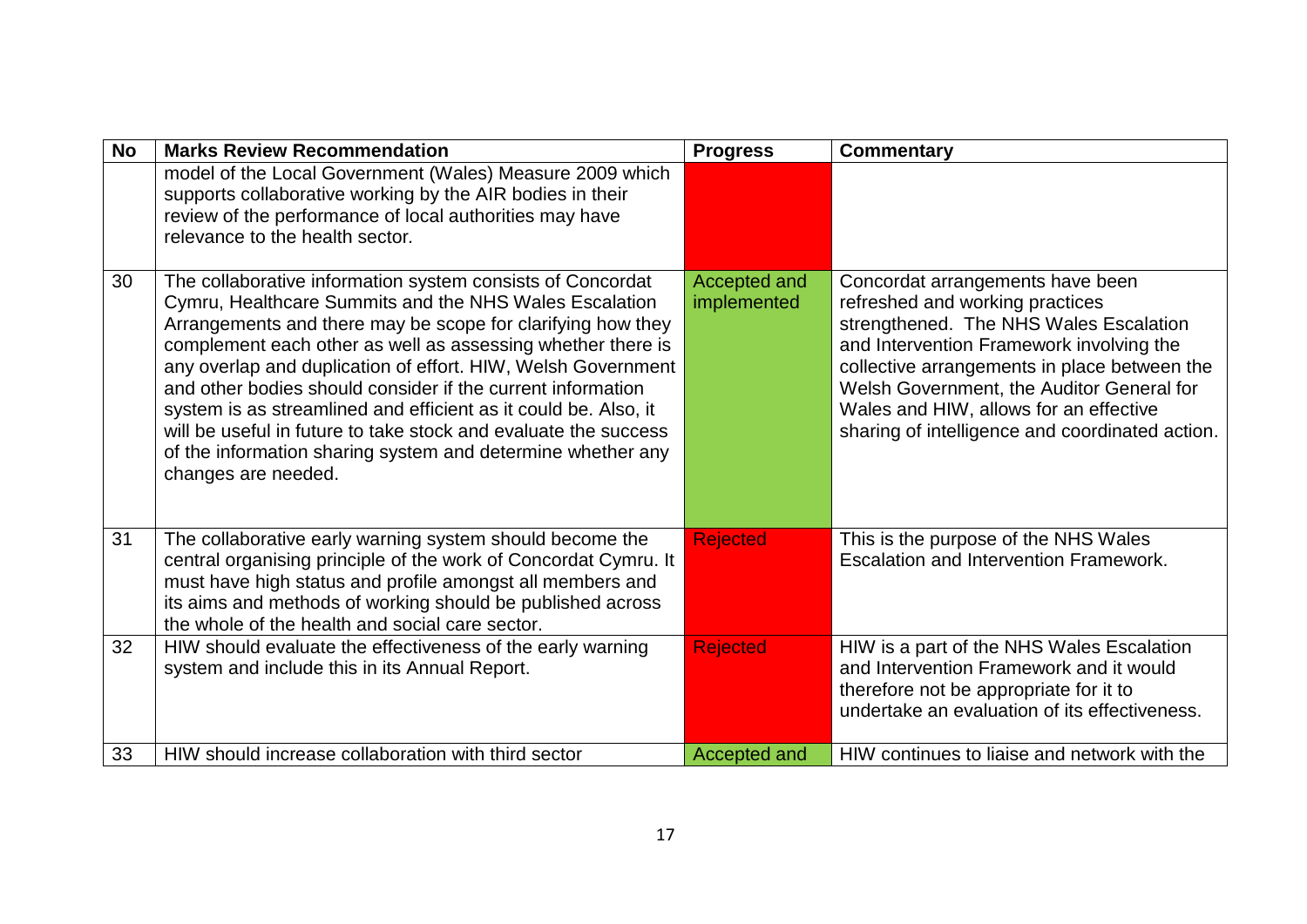| <b>No</b> | <b>Marks Review Recommendation</b>                                                                                                                                                                                                                                                                                                                                                         | <b>Progress</b>               | <b>Commentary</b>                                                                                                                                                                                                                                                                                                                                                                                                                                                                                                                            |
|-----------|--------------------------------------------------------------------------------------------------------------------------------------------------------------------------------------------------------------------------------------------------------------------------------------------------------------------------------------------------------------------------------------------|-------------------------------|----------------------------------------------------------------------------------------------------------------------------------------------------------------------------------------------------------------------------------------------------------------------------------------------------------------------------------------------------------------------------------------------------------------------------------------------------------------------------------------------------------------------------------------------|
|           | organisations which offer advice and advocacy to patients<br>and carers to gather more information about any concerns<br>they may have about the quality of healthcare services e.g.<br>Carers Wales, MIND Cymru and Citizens Advice Cymru.                                                                                                                                                | implemented                   | third sector to keep up to date with the unique<br>information of special associations and<br>interest groups such as RNIB and AHL.<br>Where HIW conducts thematic and/or<br>specialist reviews HIW includes the third<br>sector within its review advisory/steering<br>groups.                                                                                                                                                                                                                                                              |
| 34        | HIW and CHCs to hold listening events in local communities<br>as well as involve experts by experience in their inspection<br>teams when an in-depth review of a particular hospital or<br>LHB is taking place.                                                                                                                                                                            | Accepted and<br>implemented   | HIW has a closer working relationship with<br>the CHC since signing the Operating<br>Protocol. This includes HIW placing reliance<br>on the CHCs' intelligence gathering from<br>different sources. Lay reviewers are used in<br>HIW's inspections to ensure the patient<br>perspective is captured.<br>HIW is still exploring the idea of holding<br>listening events and will discuss this further<br>with CHCs when they have been able to<br>progress further in the development of their<br>corporate strategy, planning and standards. |
| 35        | The Welsh Government should consider reforming the work<br>of CHCs in the following ways:<br>CHCs must prioritise their patient advice and advocacy<br>$\bullet$<br>service and reduce waiting times.<br>The remit of CHCs should extend their advice and<br>$\bullet$<br>advocacy role to provide seamless support to people who<br>use both health and residential social care services. | <b>Under</b><br>consideration | These issues, including any future legislation,<br>are being explored following on from the 'Our<br>Health, Our Health Service' Green Paper.<br>As mentioned above, the Welsh Government<br>does not believe there is a need for a legal<br>duty to routinely share complaints<br>information. Work is already underway on                                                                                                                                                                                                                   |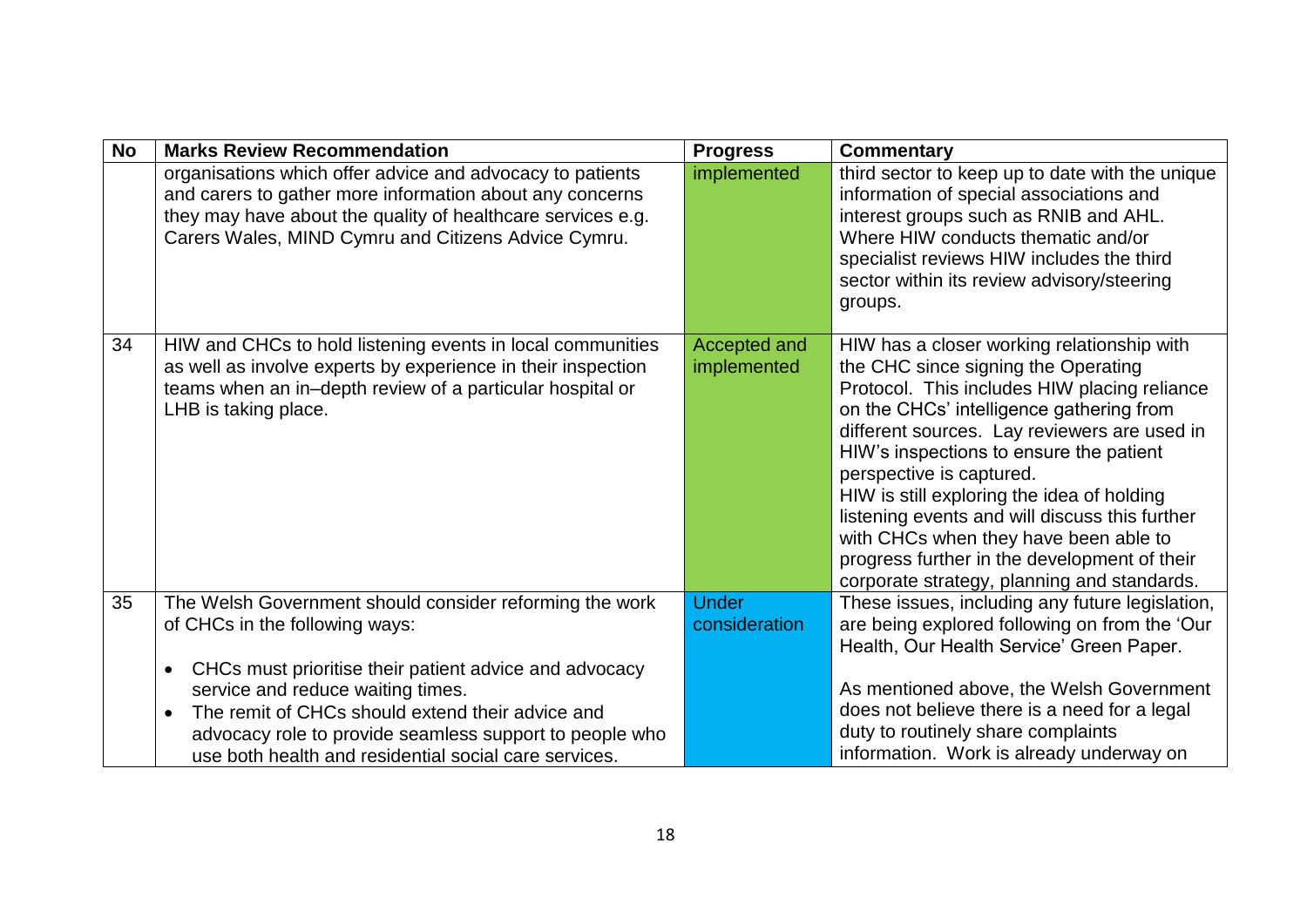| <b>No</b> | <b>Marks Review Recommendation</b>                                                                                                                                                                                                                                                                                                                                                                                                                                                                                                                                                                                                                                                                   | <b>Progress</b>                    | Commentary                                                                                                                                                                                                                                                         |
|-----------|------------------------------------------------------------------------------------------------------------------------------------------------------------------------------------------------------------------------------------------------------------------------------------------------------------------------------------------------------------------------------------------------------------------------------------------------------------------------------------------------------------------------------------------------------------------------------------------------------------------------------------------------------------------------------------------------------|------------------------------------|--------------------------------------------------------------------------------------------------------------------------------------------------------------------------------------------------------------------------------------------------------------------|
|           | There should be a statutory duty for both CHCs and HIW<br>$\bullet$<br>to share information about complaints and other<br>intelligence with each other.<br>In future CHC members should provide the lay element of<br>$\bullet$<br>HIW inspections.                                                                                                                                                                                                                                                                                                                                                                                                                                                  |                                    | developing all-Wales complaints data set<br>which will allow for ease of sharing of<br>information.                                                                                                                                                                |
| 36        | HIW should carry out more national thematic reviews of<br>healthcare services. All providers across Wales should be<br>following international benchmark standards of good care and<br>HIW's role would be to scrutinise whether each health body is<br>implementing them; and if they are continuously self-<br>assessing their performance in order to drive up standards of<br>care. It would be testing whether the self-assessments of<br>performance are valid or not and by working with Public<br>Health Wales and other expert bodies, identify lessons from<br>highly successful providers which could benefit all patients<br>and service users if implemented across the whole of Wales. | Accepted and<br>implemented        | HIW has implemented a programme of<br>national thematic reviews. These have been<br>set out in the HIW Strategic and Operational<br>Plans.                                                                                                                         |
| 37        | The Welsh Government should include an evaluation of<br>culture of health bodies in the revised Standards for Health<br>Services in Wales. This would require an assessment of<br>governance and leadership of Boards and allow HIW to<br>consider whether Boards are empowering and supporting<br>staff to deliver excellent standards of care.                                                                                                                                                                                                                                                                                                                                                     | <b>Accepted and</b><br>implemented | Governance, leadership and accountability<br>already form part of the Health and Care<br>Standards. HIW consider how services are<br>managed and led and whether the workplace<br>and organisational culture supports the<br>provision of safe and effective care. |
| 38        | Where appropriate HIW should give priority to carrying out<br>joint reviews with the WAO of the governance, leadership and                                                                                                                                                                                                                                                                                                                                                                                                                                                                                                                                                                           | <b>Accepted and</b><br>implemented | HIW works closely with the WAO to co-<br>ordinate their corporate assessment work                                                                                                                                                                                  |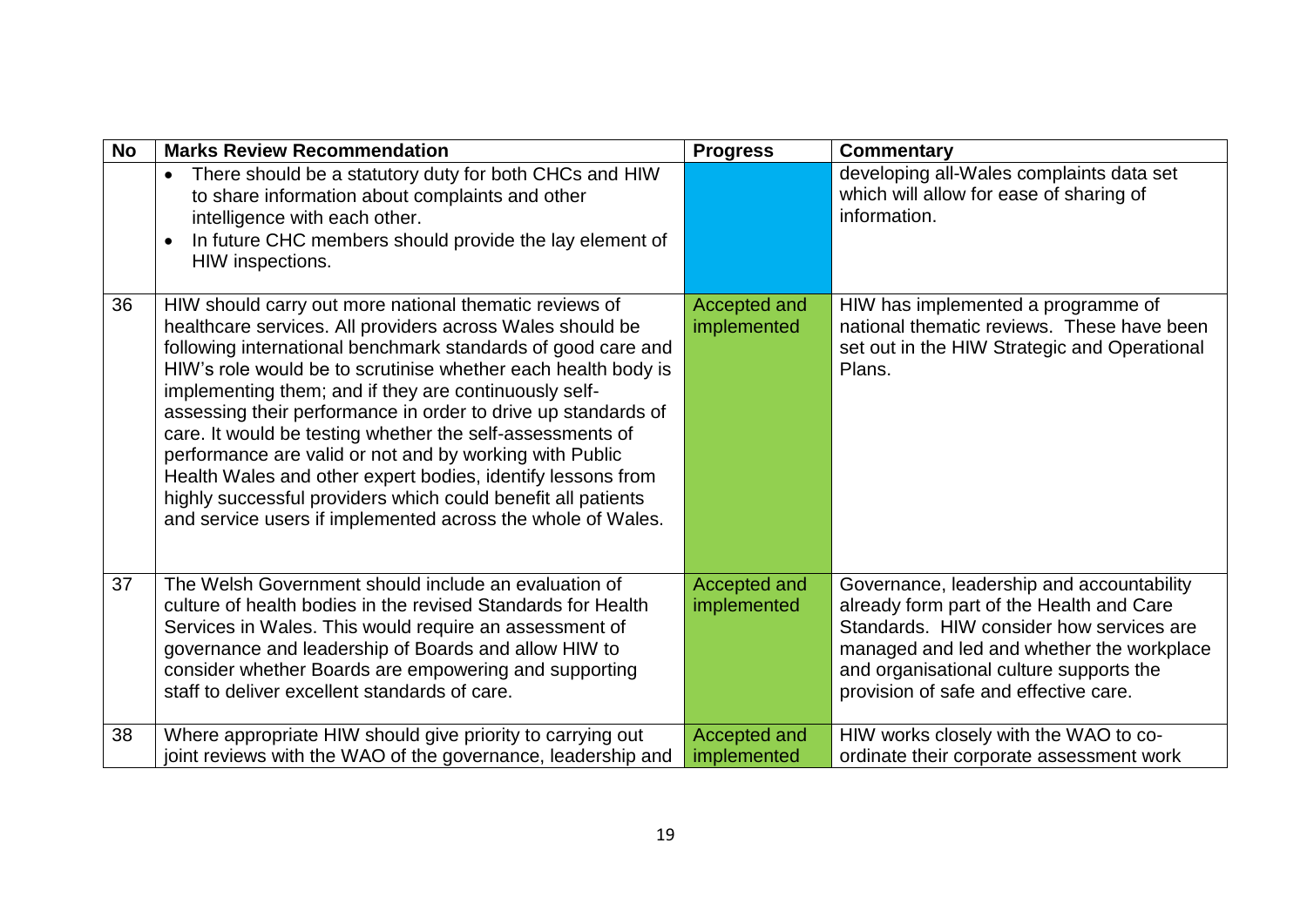| <b>No</b> | <b>Marks Review Recommendation</b>                                                                                                                                                                                                                                                                                                                                                                                                                                                                                                                                                                                                                                                                                                                                                                                                                           | <b>Progress</b>                    | <b>Commentary</b>                                                                                                                                                                                                                                                                                                                                                                                                                                                                                                                                                         |
|-----------|--------------------------------------------------------------------------------------------------------------------------------------------------------------------------------------------------------------------------------------------------------------------------------------------------------------------------------------------------------------------------------------------------------------------------------------------------------------------------------------------------------------------------------------------------------------------------------------------------------------------------------------------------------------------------------------------------------------------------------------------------------------------------------------------------------------------------------------------------------------|------------------------------------|---------------------------------------------------------------------------------------------------------------------------------------------------------------------------------------------------------------------------------------------------------------------------------------------------------------------------------------------------------------------------------------------------------------------------------------------------------------------------------------------------------------------------------------------------------------------------|
|           | performance of LHBs and Trusts; and consider asking the<br>PSOW to offer his expertise.                                                                                                                                                                                                                                                                                                                                                                                                                                                                                                                                                                                                                                                                                                                                                                      |                                    | with its reviews of corporate governance.<br>WAO performance leads meet regularly with<br>HIW relationship managers. Where<br>significant concerns arise, joint review work is<br>undertaken.                                                                                                                                                                                                                                                                                                                                                                             |
| 39        | The Welsh Government, LHBs, Trusts, HIW and others<br>should:<br>Agree on a common data collection and information<br>$\bullet$<br>system, to be used at the local level, to cover the whole of<br>the NHS in Wales. This will result in the Boards of LHBs<br>and Trusts receiving sound and easier to understand<br>information; as well as more informed data being fed into<br>the various elements of the Welsh Government's<br>performance management framework and information<br>provided to HIW. It will also allow for comparisons of<br>performance and lessons learnt to be disseminated across<br>Wales.<br>The local data collection system should include a suite of<br>$\bullet$<br>clinical outcomes in line with national audit requirements<br>which will enable citizens to understand how well services<br>are being delivered locally. | <b>Accepted in</b><br>principle    | The Digital Health and Social Care Strategy<br>for Wales sets out a 'Once for Wales'<br>approach which will create a solid platform for<br>common standards and interoperability<br>between systems and access to structured,<br>electronic records in all care settings to join<br>up and co-ordinate care for service users,<br>patients and carers. The health and social<br>care system in Wales will make better use of<br>available data and information to improve<br>decision making, plan service change and<br>drive improvement in quality and<br>performance. |
| 40        | HIW should validate whether Health Boards and Trusts are<br>following benchmarks of best practice and performance<br>managing healthcare services to the highest possible<br>standards.                                                                                                                                                                                                                                                                                                                                                                                                                                                                                                                                                                                                                                                                      | <b>Accepted and</b><br>implemented | HIW reviews draw on established published<br>standards and best practice in developing<br>methodologies for standard inspections and<br>for thematic reviews.                                                                                                                                                                                                                                                                                                                                                                                                             |